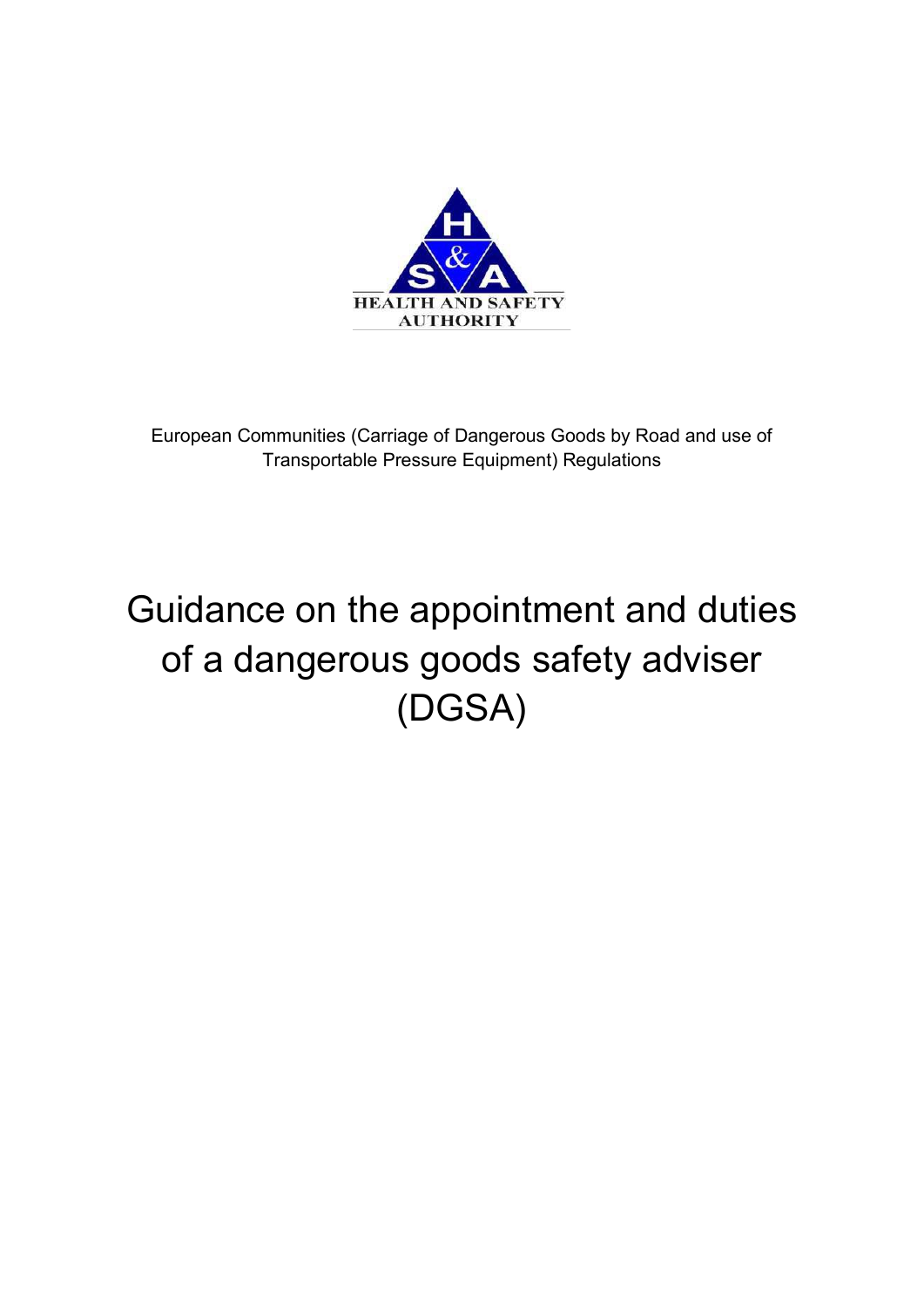# **Contents**

| 1. |       |                                                                                 |  |
|----|-------|---------------------------------------------------------------------------------|--|
| 2. |       | Guidance for undertakings - who must appoint a dangerous goods safety adviser?3 |  |
|    | 2.1   |                                                                                 |  |
|    | 2.2   |                                                                                 |  |
|    | 2.3   |                                                                                 |  |
|    | 2.4   |                                                                                 |  |
|    |       | 3. Guidance for dangerous goods safety advisers - training and competence 9     |  |
|    |       | 4. Guidance for dangerous goods safety advisers - roles and responsibilities 10 |  |
|    | 4.1   |                                                                                 |  |
|    | 4.1.1 |                                                                                 |  |
|    | 4.1.2 |                                                                                 |  |
|    | 4.1.3 |                                                                                 |  |
|    | 4.1.4 |                                                                                 |  |
|    | 4.2   |                                                                                 |  |
|    | 4.2.1 |                                                                                 |  |
|    | 4.2.2 |                                                                                 |  |
|    | 4.2.3 |                                                                                 |  |
|    | 4.2.4 |                                                                                 |  |
|    | 4.2.5 |                                                                                 |  |
|    | 4.2.6 |                                                                                 |  |
|    | 4.3   |                                                                                 |  |
|    | 4.3.1 |                                                                                 |  |
|    | 4.3.2 |                                                                                 |  |
|    |       |                                                                                 |  |
|    |       |                                                                                 |  |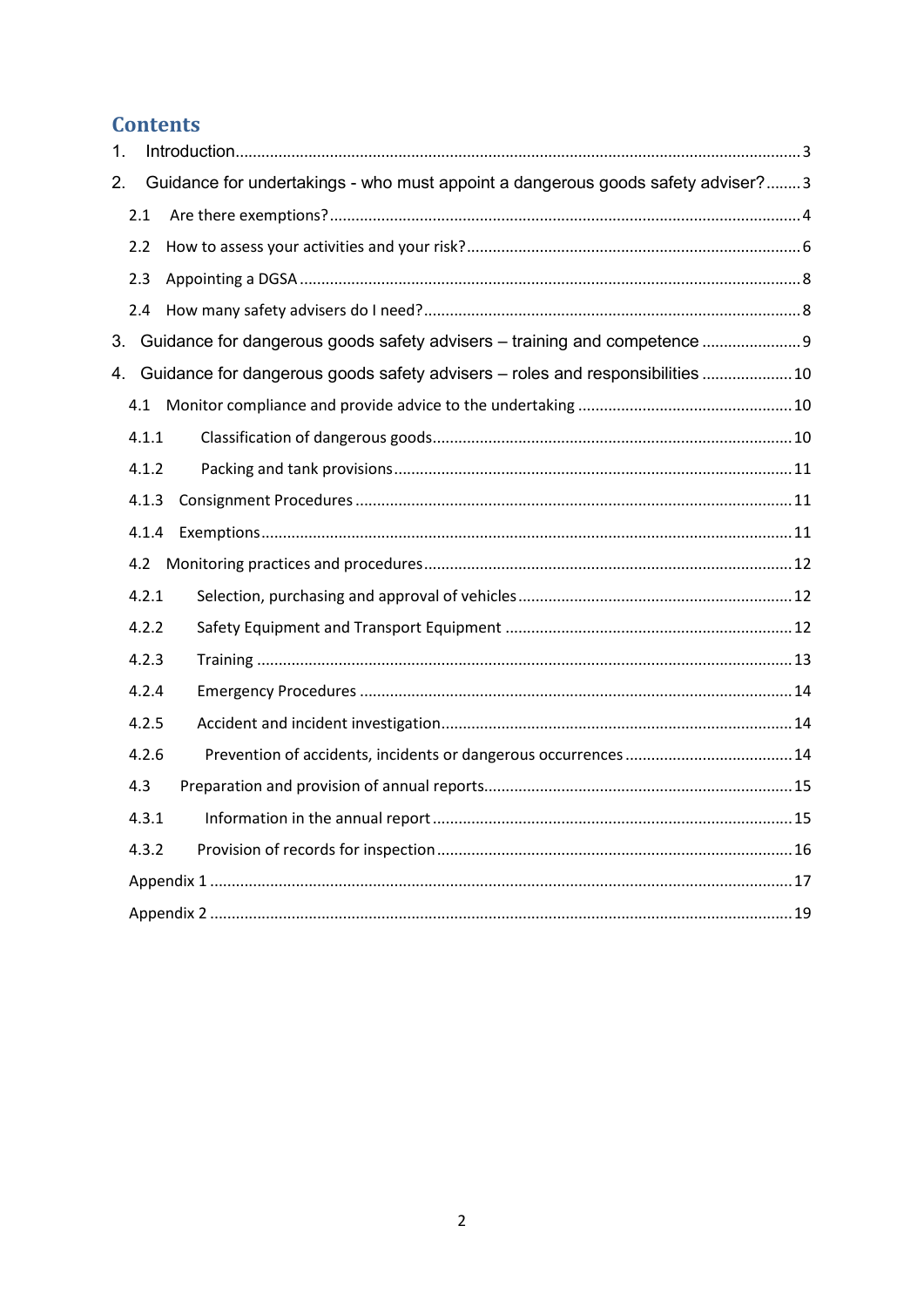# <span id="page-2-0"></span>**1. Introduction**

The European Agreement Concerning the International Carriage of Dangerous Goods by Road [\(ADR\)](https://www.unece.org/trans/danger/publi/adr/adr_e.html) is given effect in Ireland by national legislation, the European Communities (Carriage of Dangerous Goods by Road and use of Transportable Pressure Equipment) [Regulations 2011,](http://www.hsa.ie/eng/Your_Industry/ADR_-_Carriage_of_Dangerous_Goods_by_Road/ADR_General_Information/Legislation/) as amended.

Regulation 8(8) provides that an undertaking must comply with the requirement to appoint a safety adviser as specified in Section 1.8.3 of the ADR.

The requirement to appoint a dangerous goods safety adviser (DGSA) first came into effect in Ireland in January 2001 under [Council Directive 96/35/EC.](https://eur-lex.europa.eu/legal-content/EN/TXT/PDF/?uri=CELEX:31996L0035&from=EN) This directive was repealed by [Directive 2008/68/2008](http://eur-lex.europa.eu/legal-content/EN/TXT/PDF/?uri=CELEX:02008L0068-20130515&from=EN) on the inland transport of dangerous goods, which refers directly to the ADR in its annexes.

A DGSA has specific duties which are listed in the ADR and which will be detailed in this document. The main function of a DGSA is to help control the risks inherent in the transport of dangerous goods with regard to persons, property and the environment.

The duties of those who accept the appointment of DGSA for an undertaking are **mandatory**. A DGSA or employer does not have the discretion to "cherry pick" the duties or roles which they must observe and fulfil. The role of a DGSA is such that fulfilling the responsibilities as detailed in the ADR attracts a legal **duty of care** for the DGSA.

This guidance should be read in conjunction with the HSA publication entitled  $'ADR - A$  $'ADR - A$ [Guide for Business'](http://www.hsa.ie/eng/Your_Industry/ADR_-_Carriage_of_Dangerous_Goods_by_Road/Information_Guidance/ADR%20Guide%20for%20Business/), which provides a summary of the provisions of the ADR and endeavours to make such provisions more accessible to undertakings that may not have the services of a DGSA.

# <span id="page-2-1"></span>**2. Guidance for undertakings - who must appoint a dangerous goods safety adviser?**

This guidance aims to provide some assistance to each undertaking whose activities include the carriage, or the related packing, loading, filling or unloading of dangerous goods, in determining whether or not they must **formally appoint a DGSA**. It is important to be aware that there are circumstances where the level of activity and the risks associated with that activity are deemed to be low, and in such cases you may not be required to formally appoint a DGSA. However, if you are involved in the carriage of dangerous goods at any level, you will most likely still require guidance from a DGSA from time to time.

Relevant undertakings include those who:

- consign dangerous goods for carriage by road (consignors),
- are involved in the loading, packing, filling or unloading of dangerous goods (loaders, packers, fillers, unloaders, consignees), and
- are operators of road vehicles (carriers).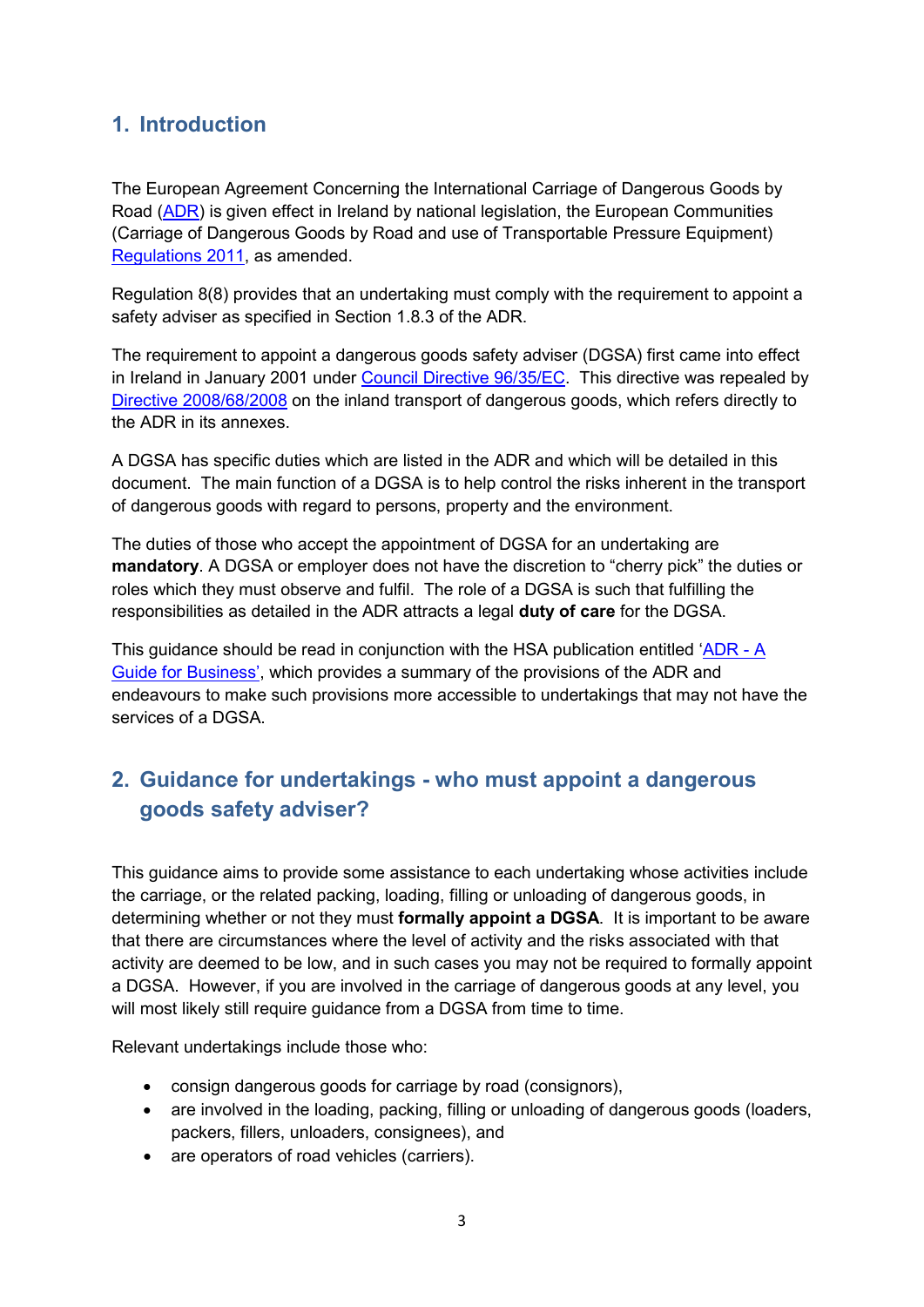It is important to note that under our national regulations the use of the phrase ''carriage of dangerous goods by road'' means any road transport operation performed by a vehicle wholly or partly on public roads, including the activity of loading and unloading, packing and filling, covered by the ADR, but does not include transport wholly performed within the perimeter of an enclosed area not open to the public.

Note also that a regulatory body or competent authority in any of the EU or non-EU member states who are signatories to the ADR may require the identity of the DGSA acting for an undertaking. It is your duty as an undertaking involved in the carriage of dangerous goods, or as an appointed DGSA, to comply in a timely fashion with any lawful request of any such regulatory body.

## <span id="page-3-0"></span>**2.1 Are there exemptions?**

There are instances where you may not be required to appoint a DGSA, for example, where the amounts of dangerous goods handled by your undertaking are so small or are so infrequently consigned, that the appointment of a DGSA would be unreasonable, or where you structure your operation so as to avail of the exemptions permitted in the ADR, such as the exemption under ADR 1.1.3.6 known colloquially as the 'load limit exemption''.

The assessment of whether or not you are required to legally appoint a DGSA should be carried out by a competent person and should be **documented**. Your particular circumstances should be reviewed periodically to ensure that the initial assumptions and criteria are still valid and applicable.

Specifically, in accordance with ADR 1.8.3 the Health and Safety Authority (HSA) has deemed that you may not be legally required to appoint a DGSA if your activities with respect to the carriage of dangerous goods are limited to any of the following:

- Activities concerning the carriage of dangerous goods in means of transport (vehicles, wagons or vessels) under the responsibility of the armed forces.
- Activities which concern the carriage of **packaged goods** in each transport unit that are below the quantity limits referred to in ADR 1.1.3.6 (load limit or small load exemption), ADR 1.7.1.4 (certain radioactive materials), ADR 2.2.62.1.5 (exempt infectious substances), ADR 3.3 (special provisions), ADR 3.4 (packaged goods in limited quantities), or ADR 3.5 (packaged goods in excepted quantities).
- Activities which meet all three of the following criteria:
	- 1. Your *main or secondary activity* is not the carriage by road, or the related packing, filling, loading or unloading of dangerous goods,
	- 2. You are only *occasionally* involved in the transport of dangerous goods, for example in the region of only one transport operation per month,
	- 3. Your activities involving the carriage of dangerous goods do not create a *significant risk* to the health and safety of persons or to the environment.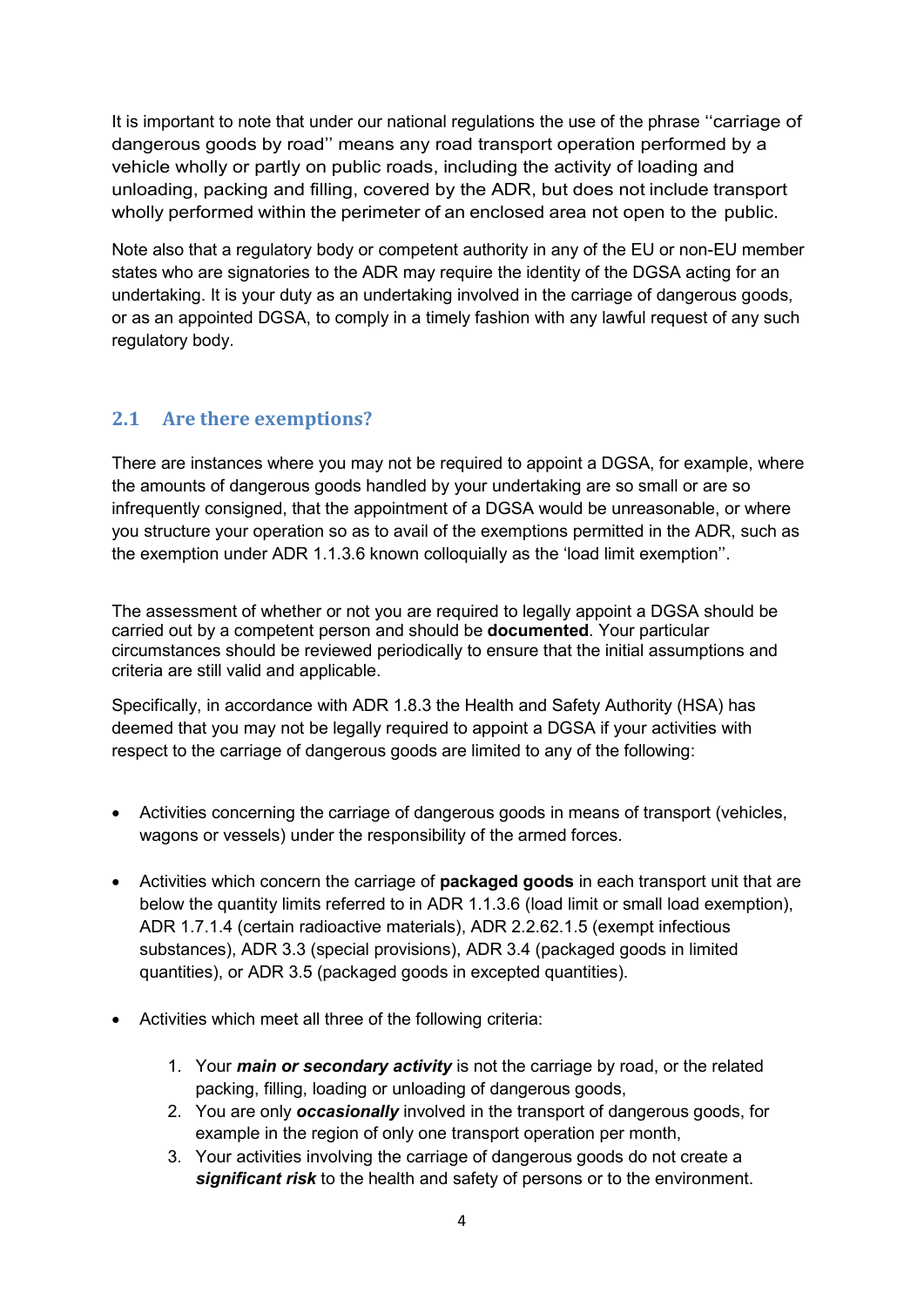#### **Examples of activities where the appointment of a DGSA would not be required:**

- A construction company, who may *occasionally* carry dangerous goods from one site to another or who may collect dangerous goods (for example, fuel carried in drums or jerricans) from a supplier and carry the goods to a construction site – here the carriage of the dangerous goods would *not be regarded as a main or secondary activity*.
- $\triangleright$  Undertakings (consignees) which unload at the final destination and where such activities are considered not to affect transport safety <sup>[1](#page-4-0)</sup> and thus **not to create significant risk** – for example, supermarkets receiving dangerous goods for retail supply, or petrol station operators receiving fuel supplies where the responsibility for unloading of the fuel lies with the carrier.

#### **Examples of activities where the appointment of a DGSA would be required:**

- The activities of 'carriers' of dangerous goods such as logistics companies, freight forwarders, vehicle/fleet operators and courier companies – such undertakings must consider that their *main or secondary activity* is the carriage of dangerous goods
- The carriage of dangerous goods in *tanks* or in *bulk* such activities are always considered to pose *significant risk*.

<span id="page-4-0"></span> $1$  For information - the European Commission carried out an assessment on the applicability of the original 'safety adviser' Directive 96/35/EC. Following this assessment it was determined in a document published in 2000, that when an undertaking is involved in the loading and/or unloading of dangerous goods, such an undertaking is required to appoint a DGSA only when such operations are considered **to affect transport safety**. European Commission Document E/3/EMM/mh D(2000) 0188-00 on the interpretation of the scope of Directive 96/35/EC is appended to UK Department of Transport Guidance Note [Number 25](https://www.gov.uk/government/publications/carriage-of-dangerous-goods-guidance-note-25) on the interpretation of 'transport related unloading'.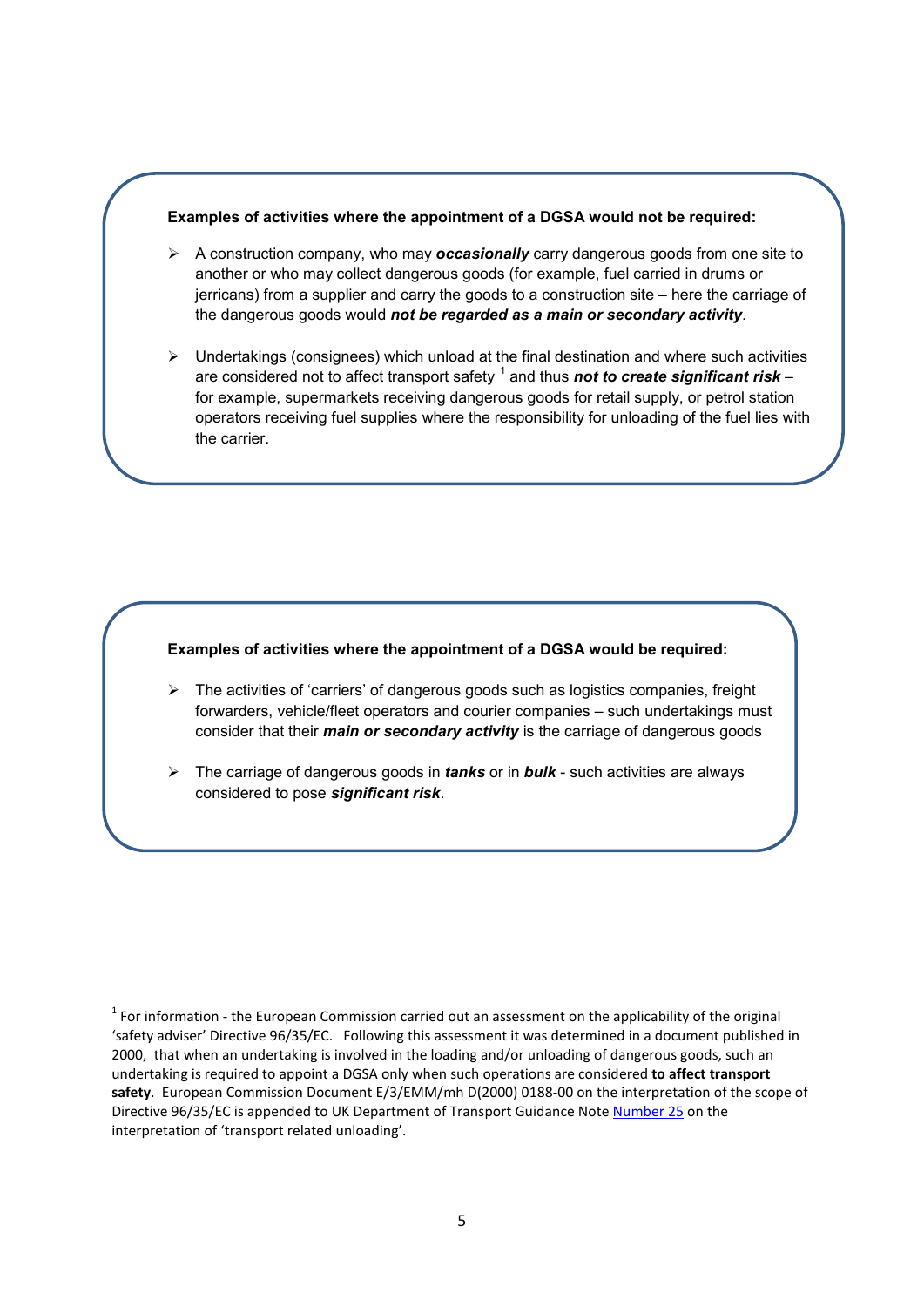## <span id="page-5-0"></span>**2.2 How to assess your activities and your risk?**

In order to assess "significant risk" as referred to in section 2.1 above, you will need to consider both the type of dangerous goods and the amounts being carried.

To help make this assessment you may be guided by the transport category assigned to the dangerous goods and the quantities specified in column (3) of the table in ADR 1.1.3.6.3 (reproduced in Appendix 1).

The HSA has deemed that the carriage by road of the quantities of dangerous goods in packages (including receptacles for gases and articles) below the thresholds indicated in Table 1 will not create "significant risk" to the health and safety of persons or to the environment.

| anle |  |
|------|--|
|------|--|

| Transport Category of the dangerous | Upper limit (litres, kg, or water  |
|-------------------------------------|------------------------------------|
| goods                               | capacity for pressure receptacles) |
|                                     |                                    |
|                                     | 20                                 |
|                                     | 333                                |
|                                     | 1500                               |
|                                     | No upper limit                     |
|                                     |                                    |

Dangerous goods in transport categories 0, 1 and 2 are always considered to create a significant risk in quantities above the threshold indicated in column 3 of ADR 1.1.3.6.3 (Appendix 1) and thus a DGSA would need to be formally appointed.

However, the HSA has determined that dangerous goods in transport category 3 are considered to create a significant risk in quantities above a threshold value of 1500 litres, kg or water capacity for pressure receptacles.

#### **Important note for calculating mixed loads of dangerous goods**

Where mixed loads of dangerous goods belonging to different transport categories are carried in the same transport unit/vehicle, there is a maximum threshold of a calculated value of "1000" units which must not be surpassed for the purposes of applying the "load limit" or "small load" exemption in accordance with ADR 1.1.3.6. Please see our ['ADR](http://www.hsa.ie/eng/Your_Industry/ADR_-_Carriage_of_Dangerous_Goods_by_Road/Information_Guidance/ADR%20Guide%20for%20Business/)  [Guide for Business'](http://www.hsa.ie/eng/Your_Industry/ADR_-_Carriage_of_Dangerous_Goods_by_Road/Information_Guidance/ADR%20Guide%20for%20Business/), Section 5.2 and Section 19 (examples 2-4) for practical examples of how to apply the multiplying factor in relation to dangerous goods of different transport categories.

For the purposes of establishing whether or not a DGSA is required to be formally appointed, the HSA has determined that a similar calculation can be used to determine 'significant risk', with a threshold value of **"1500" units**.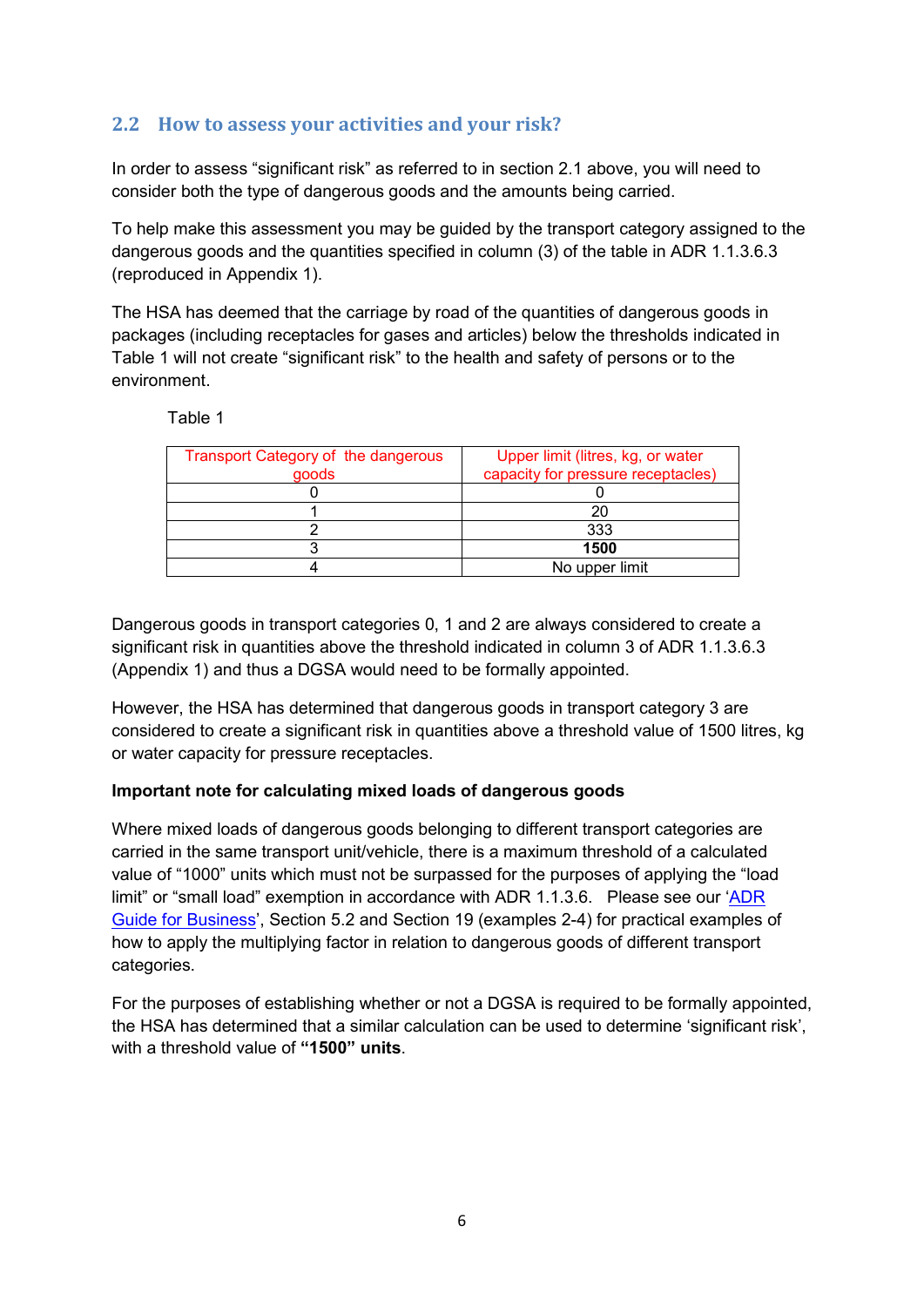#### **Example:**

A transport operation involving the carriage of a mixed load comprising 220kg of UN 1173 Ethyl Acetate, 3, II (transport category 2) and 700kg of UN 1130 Camphor Oil, 3, III (transport category 3) has a calculated value of **(220 x 3) + (700 x 1) = 1360 units.**

This load would not be considered to pose significant risk.

However, if the quantity of the transport category 2 substance, UN 1173 Ethyl Acetate, is increased to 320kg, the load will have a calculated value of **(320 x 3) + (700 x 1) = 1660 units**.

This load would thus be considered to pose significant risk to the health and safety of persons or to the environment.

In summary, a transport operation may be considered to create a significant risk if it involves the carriage of dangerous goods:

- 1. in tanks or in bulk,
- 2. in packages (including receptacles for gases and articles), in single or in mixed loads belonging to the same transport category, in quantities over the threshold quantities indicated in Table 1,
- 3. in packages (including receptacles for gases and articles), in mixed loads belonging to different transport categories, in quantities above a calculated value of 1500 units.

It is important to remember that even if you do not need to formally appoint a DGSA, specific requirements under the regulations still apply, for example, the use of the correct packaging and labelling, provision of the correct documentation when applicable. You are thus likely to require support and guidance from time to time, to assist you in maintaining compliance with the relevant legislation. This level of support is best provided by a DGSA or a health and safety professional with competence in this area.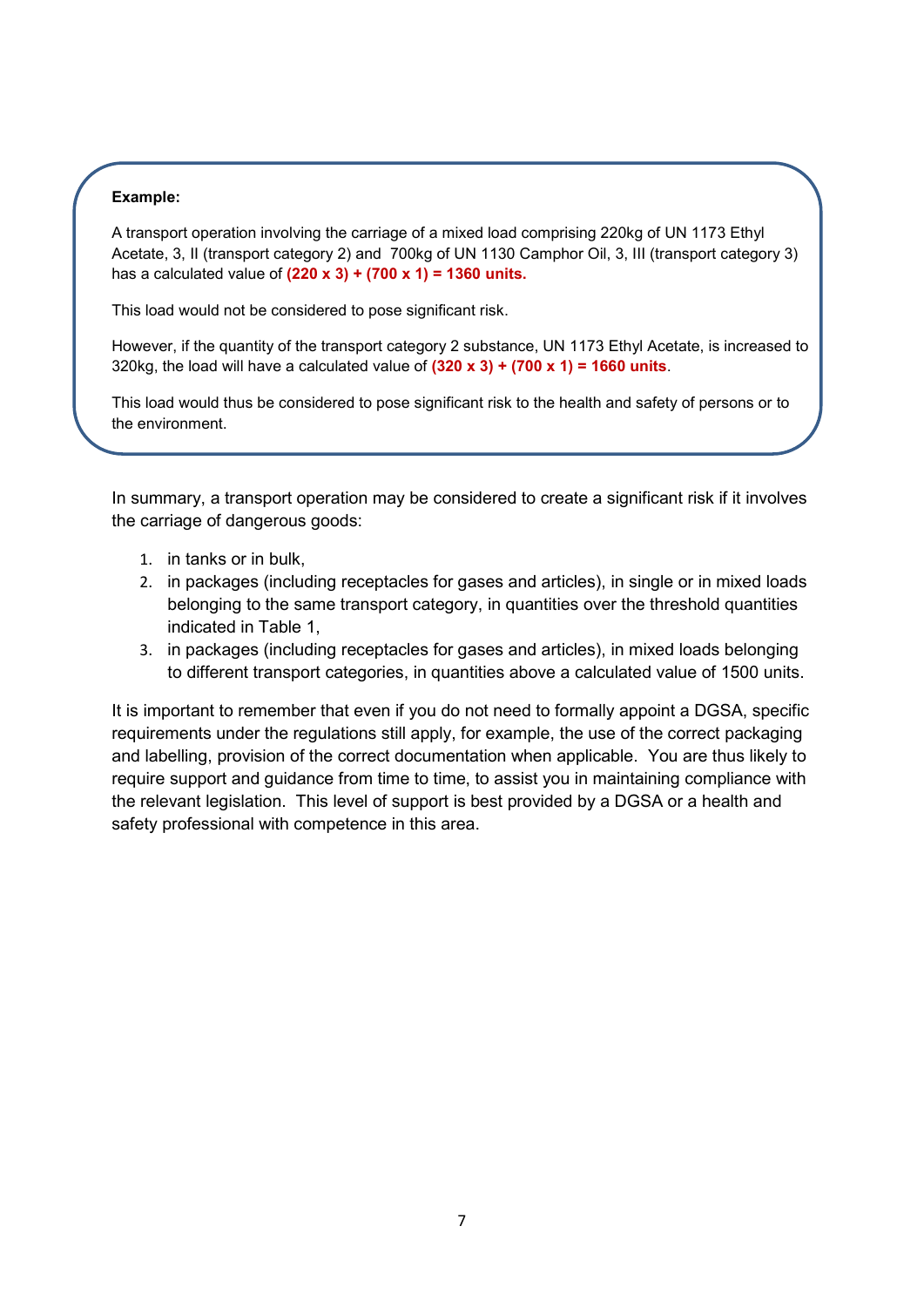## <span id="page-7-0"></span>**2.3 Appointing a DGSA**

You may decide to appoint a member of your own staff (suitably trained and qualified), or yourself, to be a DGSA, or you may choose to appoint externally, provided that the appointed person holds a current vocational training certificate.

If making the appointment externally, careful consideration must be given in choosing the most appropriate candidate. It is recommended to make enquiries regarding the **competence and experience** of the prospective DGSA. Some DGSAs may be qualified in various different modes of transport (road, sea, air) which may be relevant in your line of business. You may wish to appoint a candidate with some prior knowledge of the industry you are in.

It is important when appointing a DGSA that you ensure that the adviser is clear about his or her responsibilities and is satisfied in terms of:

- What is expected to be done, that is to say, the range of functions,
- How it is to be done, directly or by delegation,
- Where it is to be done, in one or multiple sites, and
- The adequacy of the resources available.

This should entail, as appropriate, a preliminary evaluation by the DGSA of all of the activities of the undertaking involving the carriage of dangerous goods.

A DGSA may be satisfied following the evaluation that there are already certain suitable monitoring systems in place, even if the adviser is not directly involved. The DGSA's involvement could then be one of auditing such systems.

The annual report may be prepared for the most part by the undertaking, but must always be subject to final clearance by the DGSA (for more detail on the annual report see Section 3).

It is important that your DGSA keeps you informed, preferably in writing, of any issues arising which require appropriate action being taken by you. Ongoing unresolved problems should be highlighted in the annual report. Upon receipt of written reports from audits, reviews and spot checks from your DGSA, it is your responsibility to **address any matters** requiring attention quickly and effectively.

You must **inform your DGSA** of any accidents or incidents (including serious accidents and incidents listed in ADR 1.8.5) in a timely fashion, to enable the DGSA to conduct a thorough investigation and submit a report (if required) to the regulatory authorities.

## <span id="page-7-1"></span>**2.4 How many safety advisers do I need?**

If you are operating several sites or a large complex organisation, you may need to appoint more than one DGSA. You will need to consider for issues such as

- the number of operating sites,
- the allocation of time and resources, and
- the potential delegation of tasks.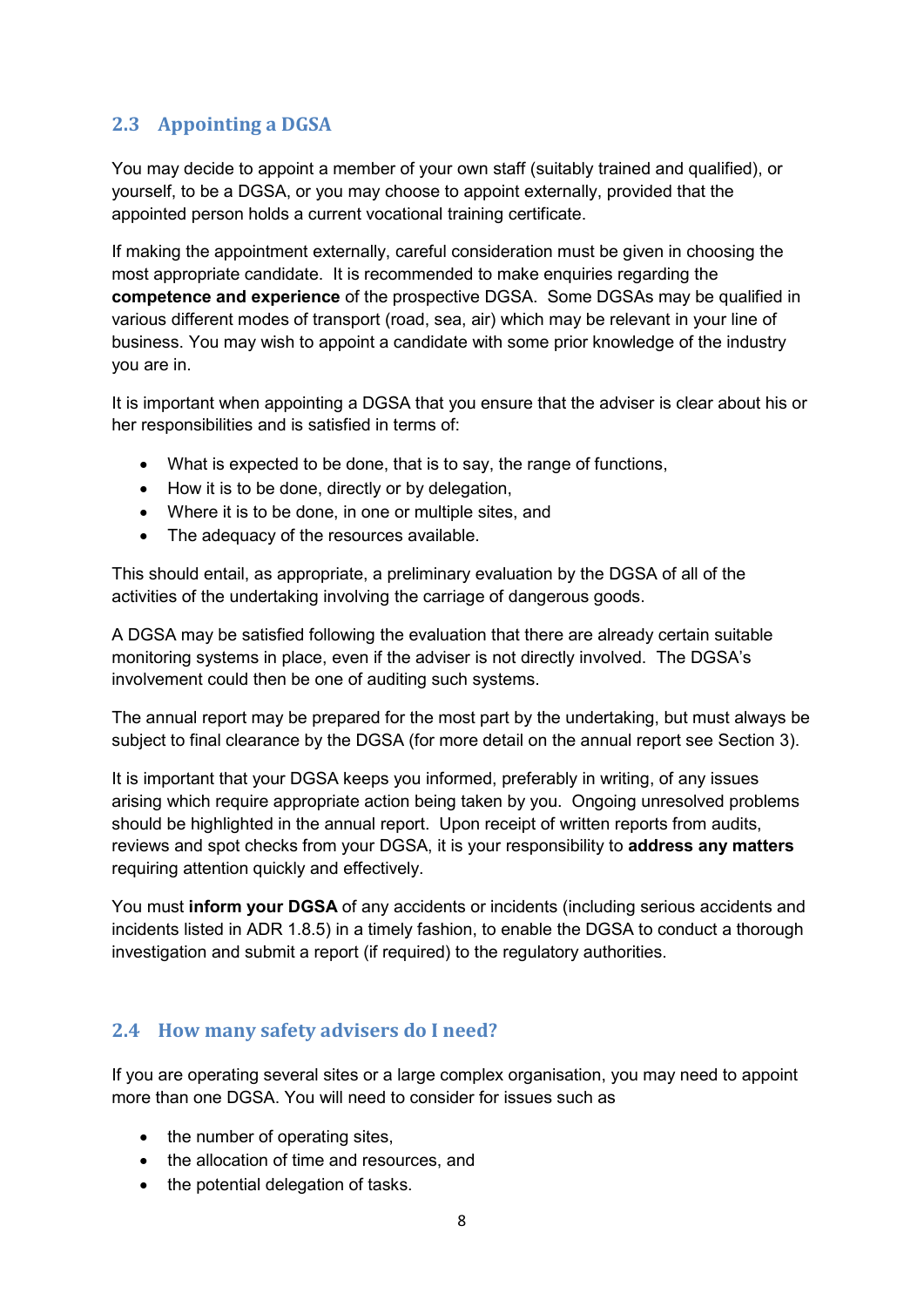If more than one DGSA is appointed, you must ensure that the responsibilities to prepare documents such as annual reports, accident records or safety plans are **clearly defined** so as to ensure compliance with the ADR. It is recommended to clarify such roles in writing.

At operating sites such as ports and airports where more than one undertaking is involved, it may be advantageous for the relevant undertakings to appoint the same DGSA.

# <span id="page-8-0"></span>**3. Guidance for dangerous goods safety advisers – training and competence**

To qualify as a DGSA, you must ensure that you have a vocational training certificate.

This can only be obtained by passing an examination approved by the competent authority. In Ireland, the Chartered Institute of Logistics and Transport [\(CILT\)](https://www.cilt.ie/) has been appointed by the HSA as the examination body for DGSAs for the carriage of dangerous goods by road. CILT also provides examinations covering the rail mode (RID) on behalf of the Minister for Transport.

Vocational training certificates are issued by CILT to candidates who have successfully completed the approved examination.

A DGSA certificate is valid for 5 years and specifies the mode of transport.

Irish certified DGSAs are recognised in other EU and non-EU states who are signatories to the ADR, and DGSAs certified in such states are recognised in Ireland.

For more information on how to obtain DGSA certification, please refer to the CILT website at [http://www.cilt.ie/.](http://www.cilt.ie/)

It must be recognised all appointed DGSAs must keep themselves **trained and competent** on an ongoing basis, in areas such as legislation, multimodal transport where applicable, accident investigation techniques and procedures for the monitoring of activities.

The ADR is amended every two years. DGSAs are required to inform themselves of the changes and advise their clients accordingly. Offical amendments to the ADR are made available on the **UNECE website** on a biennial basis, in documents entitled 'Draft amendments to annexes A and B of ADR', under the reports of the Working Party on the Transport of Dangerous Goods (WP15).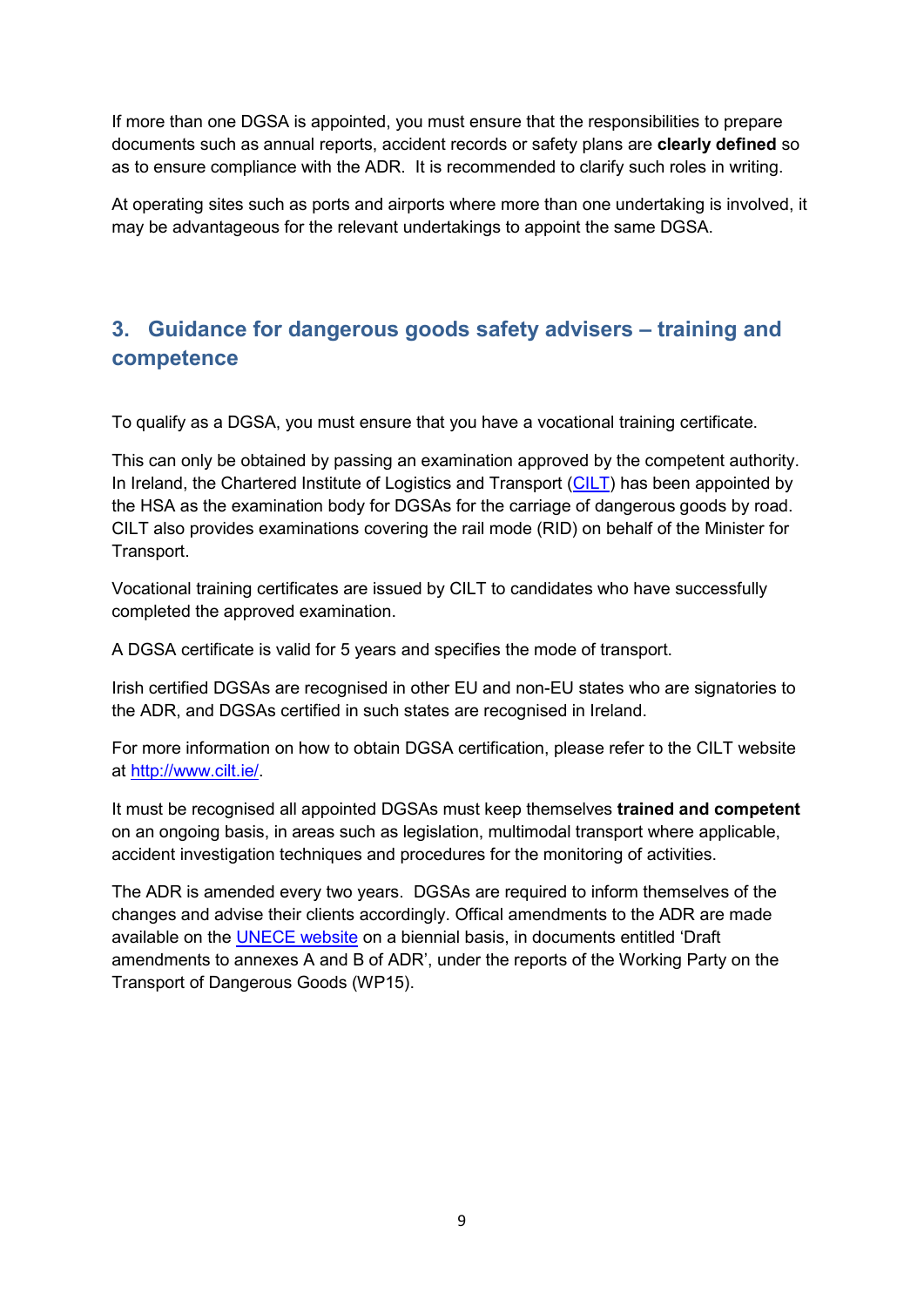# <span id="page-9-0"></span>**4. Guidance for dangerous goods safety advisers – roles and responsibilities**

The duties of an appointed DGSA are listed in ADR 1.8.3.

As an appointed DGSA your principal duties comprise the requirements to:

- monitor compliance and provide advice to the undertaking regarding activities concerning the carriage of dangerous goods
- monitor the undertakings practices and procedures relating to those activities
- prepare an annual report on the activities of the undertaking regarding the carriage of dangerous goods.

## <span id="page-9-1"></span>**4.1 Monitor compliance and provide advice to the undertaking**

You must advise the undertaking who appoints you on how to ensure compliance with the ADR. You must advise on all matters relating to the carriage of dangerous goods that are detailed in the ADR, including:

- the classification of the dangerous goods being carried by the undertaking,
- packing and tank provisions,
- consignment procedures,
- the applicability of any or more of the various exemptions that are available to the undertaking, which include those listed in the ADR and national exemptions which are listed in our national regulations,
- requirements for the construction and testing of packages, tanks and bulk containers,
- provisions concerning conditions of carriage, loading, unloading and handling,
- provisions concerning transport equipment and transport operations

You must carry out spot checks, audits and review the various activities of the undertaking. You must communicate the results to the undertaking and in a timely manner. It is the **responsibility of the undertaking** to address any matters requiring attention quickly and effectively.

## <span id="page-9-2"></span>**4.1.1 Classification of dangerous goods**

Where appropriate, you must advise on the classification of dangerous goods in accordance with ADR Chapter 2.2. You should provide to the undertaking a written copy of all test results and the mechanism by which the classification process was carried out, for **each** of the dangerous goods addressed.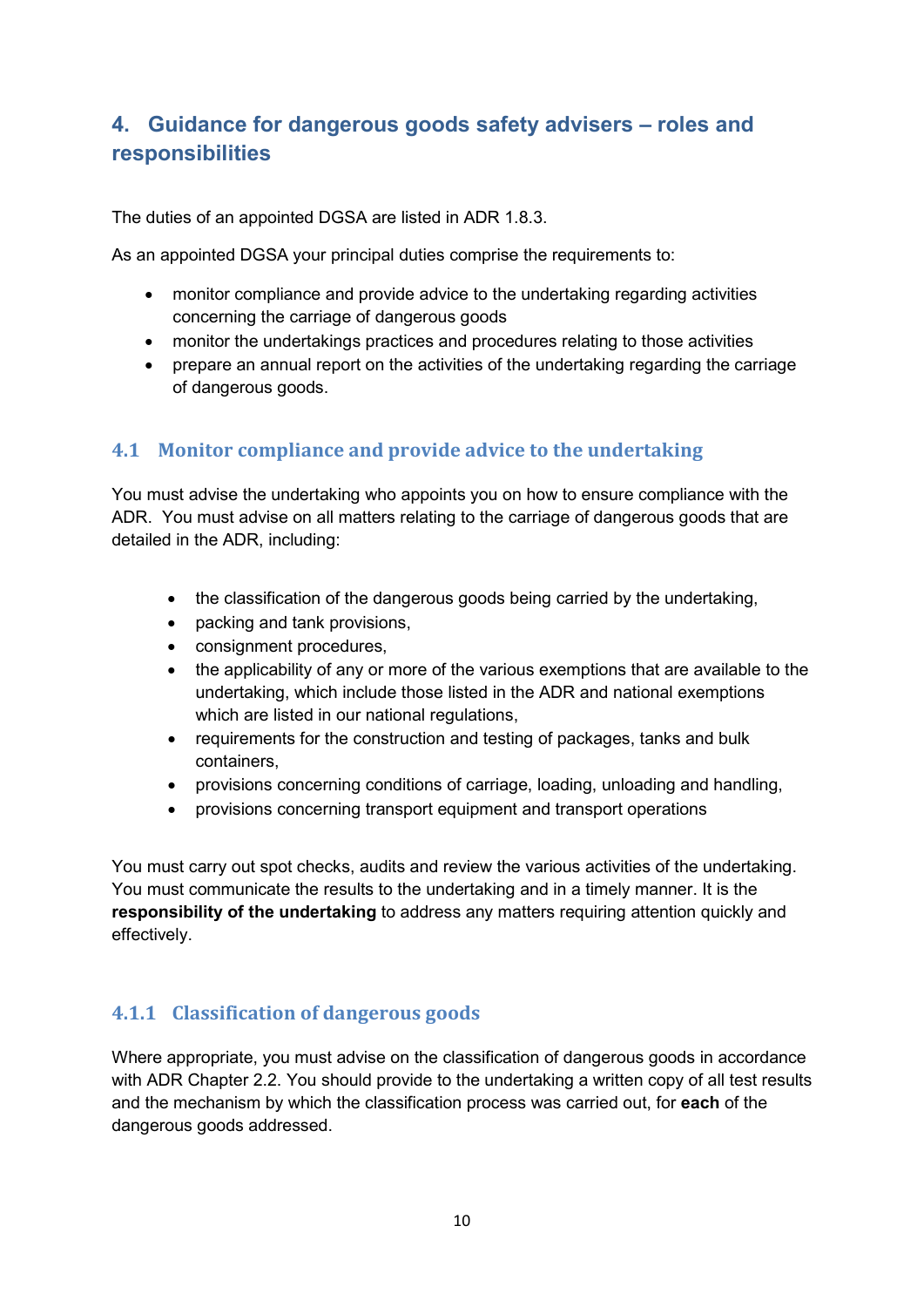## <span id="page-10-0"></span>**4.1.2 Packing and tank provisions**

You should provide written advice to the undertaking regarding the choice of suitable means of containment of dangerous goods. Such advice must provide **adequate detail** to ensure the purchase and appropriate use of packagings, tanks and containers for the relevant dangerous goods. Where appropriate you should provide **written advice** on all relevant packaging and tank provisions in accordance with ADR Part 4.

In accordance with ADR 6.1.1.2, where packagings do not meet the specifications of ADR 6.1.4, you must ensure that the alternative test results are included in a **certificate of conformity** provided by a reliable manufacturer or supplier, and make this available to the competent authority on request.

## <span id="page-10-1"></span>**4.1.3 Consignment Procedures**

You must provide written advice to the undertaking as to the requirements for compliance with the procedures for proper consignment of dangerous goods. Such advice should, where applicable, include details as to the following:

- The appropriate marking and labelling of packages in accordance with ADR 5.2. Such advice should be provided in respect of **each participant role** that the undertaking fulfils.
- The placarding and marking of containers, multiple-element gas containers (MEGCs), tanks and vehicles in accordance with ADR 5.3.
- The appropriate **documentation** as specified by the ADR Chapter 5.4. Such documentation must be maintained at the appropriate location within the undertaking for reference and presentation to an inspector on request.

## <span id="page-10-2"></span>**4.1.4 Exemptions**

You should advise the undertaking on the proper application of any relevant exemptions, including clear **written guidance** in relation to the application of any such exemption.

Typically an undertaking may avail of exemptions related to:

- the nature of the transport operation (ADR 1.1.3.1),
- the carriage of gases (ADR 1.1.3.2),
- the carriage of liquid fuels (ADR 1.1.3.3),
- special provisions or dangerous goods packed in limited or excepted quantities (ADR Chapters 3.3 - 3.5),
- empty uncleaned packaging (ADR 1.1.3.5).
- the quantity carried per transport unit (ADR 1.1.3.6) generally referred to as the "load limit' or 'small load exemption".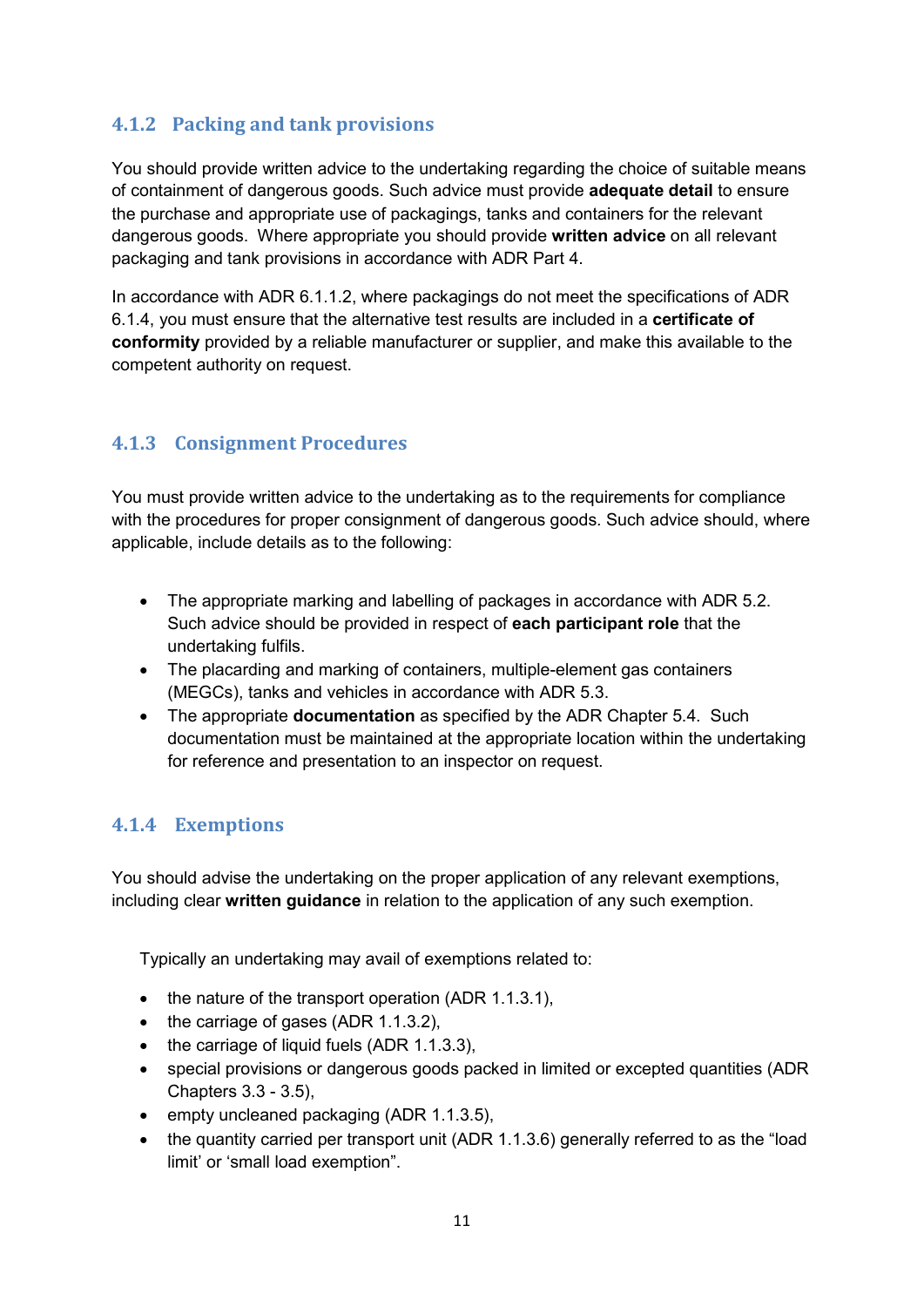National exemptions apply to the carriage of dangerous goods within the state only and are provided for in the national regulations (Part 8).

You should advise the undertaking on any applicable [authorisations](http://www.hsa.ie/eng/Your_Industry/ADR_-_Carriage_of_Dangerous_Goods_by_Road/) which may take the form of Competent Authority Exemptions, Approvals or Multilateral Agreements (MLAs).

For more detailed guidance in relation to some of the exemptions that may be available please refer to Section 5 of our [ADR Guide for Business.](http://www.hsa.ie/eng/Your_Industry/ADR_-_Carriage_of_Dangerous_Goods_by_Road/Information_Guidance/ADR%20Guide%20for%20Business/)

## <span id="page-11-0"></span>**4.2 Monitoring practices and procedures**

As an appointed DGSA you must monitor the undertaking's practices and procedures which include but are not be limited to the following:

#### <span id="page-11-1"></span>**4.2.1 Selection, purchasing and approval of vehicles**

You may be required to advise on, review and monitor the procedures of the undertaking with respect to the selection and purchasing of vehicles meeting the requirements of ADR Part 9, or the provision and renewal of certificates of approval for vehicles.

## <span id="page-11-2"></span>**4.2.2 Safety Equipment and Transport Equipment**

You must advise on, review and monitor procedures with respect to checking the safety equipment and transport equipment used in the carriage of dangerous goods by road.

All transport equipment should be subjected to regular general inspections, and certain equipment requires testing, **certification (type approval)** and may be subject to periodic inspection. In accordance with the requirements of ADR Parts 6 and 9, equipment that requires certification includes packaging (including intermediate bulk containers (IBCs) and large packagings), bulk containers, tanks and vehicles.

For more information regarding safety equipment, and transport equipment requiring certification, please refer to Sections 11 and 14 of our [ADR guide for Business.](http://www.hsa.ie/eng/Your_Industry/ADR_-_Carriage_of_Dangerous_Goods_by_Road/Information_Guidance/ADR%20Guide%20for%20Business/)

In accordance with the ADR Part 6, pressure receptacles and tanks require testing, certification and periodic inspection. Pressure receptacles and tanks for the carriage of class 2 gases and specific other dangerous goods are subject to the provisions of the Transportable Pressure Equipment Directive [\(TPED\)](http://www.hsa.ie/eng/Your_Industry/ADR_-_Carriage_of_Dangerous_Goods_by_Road/ADR_General_Information/Transportable_Pressure_Equipment_Directive/) are subject to conformity assessment and inspection by notified bodies.

Please check our [web pages](http://www.hsa.ie/eng/Your_Industry/ADR_-_Carriage_of_Dangerous_Goods_by_Road/) for information and updates to national legislation relating to pressure receptacles, tanks, and inspection service providers, including provisions for pressure receptacles and tanks that are restricted to national use only.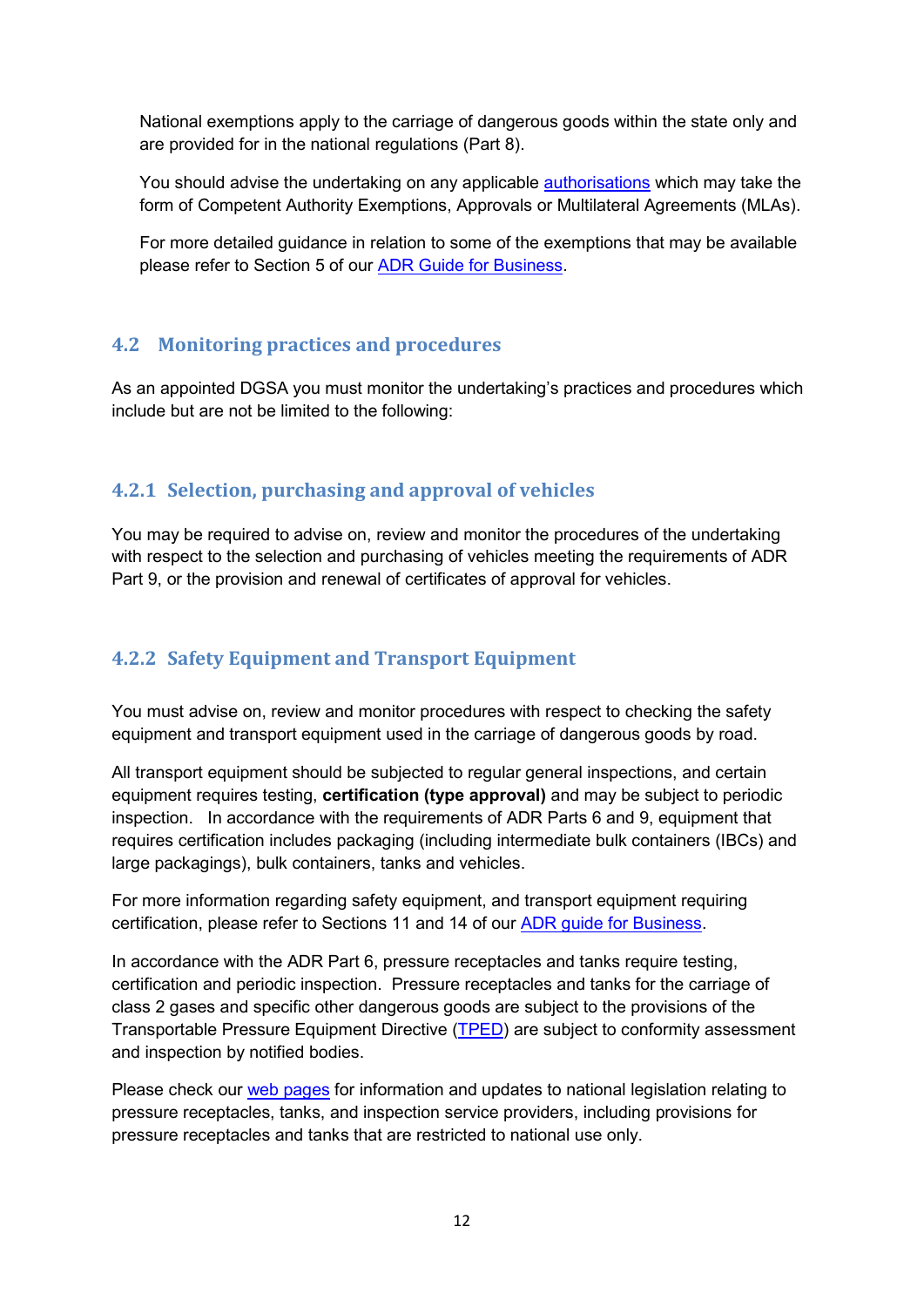## <span id="page-12-0"></span>**4.2.3 Training**

You must review and monitor the procedures for the provision of adequate training of personnel in accordance with ADR Chapter 1.3, and the retention and maintenance of appropriate training records. In addition, you must advise on and monitor requirements for driver vocational training in accordance with ADR Chapter 8.2.

Training in accordance with ADR 1.3 must include general awareness training for staff involved in the consignment, packing, filling, loading, stowage, securing and unloading of dangerous goods in addition to function specific training, safety training and if applicable, security training. You must ensure that all training undertaken by staff is recorded, and that the undertaking should be in a position to demonstrate maintenance of such training by means of a documentation system.

Training may be divided into various different types and may include, but is not limited to, the following:

- a) Training, as required in ADR Chapters 1.3 and 1.10 in general awareness, safety and security, operational procedures, and so on. This may be in the form of instructor led training or may involve staff members reading specific training material in their own time. This type of training may or may not be accompanied by assessments. In the absence of instructor/assessments, it is sufficient for the employee to sign a form indicating that the material has been read (and understood). It is important that all individual elements of such training are recorded for each member of staff, the date it is completed, and the time allotted.
- b) Function specific training the purpose of this type of training is to bring each member of staff to the level of competency required to carry out his or her function or role in the organisation with respect to the carriage of dangerous goods. This must be continually assessed and monitored by the staff member's supervisor, with each level of training recorded and signed off by the supervisor. The supervisor, upon completion of this training, should sign a document stating that the member of staff has reached the level of competency required to carry out their duties/take on responsibilities, on their own and without constant supervision.
- c) Tool box talks to provide information of changes/updates to practices and procedures (and perhaps legislative changes). This training must also be recorded, albeit the method of recording will be different. The records should demonstrate the date, the subject area, who delivered the toolbox talk, who was in attendance, and the duration of the training.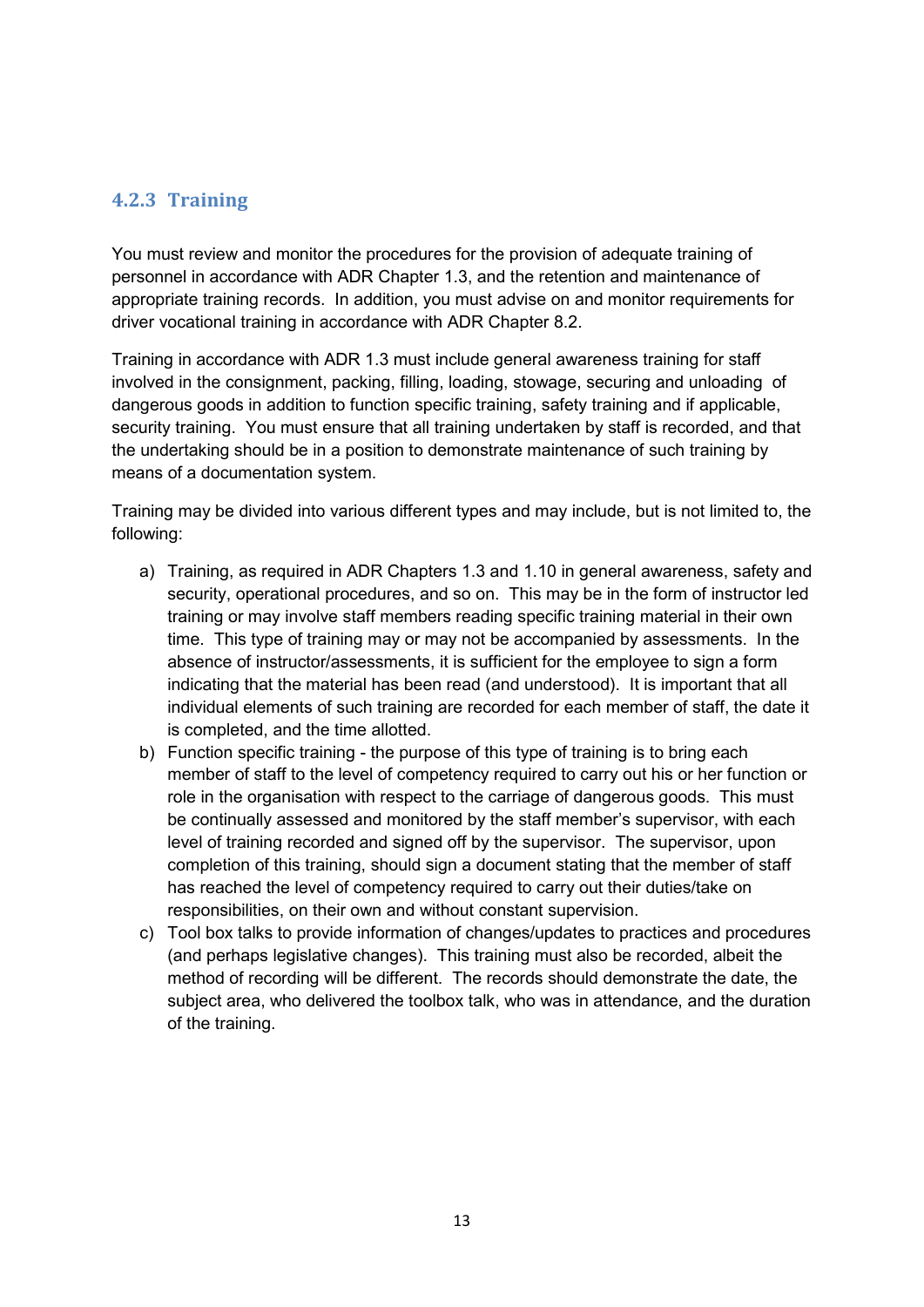## <span id="page-13-0"></span>**4.2.4 Emergency Procedures**

You must review and monitor the implementation of written emergency procedures in the event of an accident or incident during the carriage of dangerous goods by road, including loading and unloading operations.

Procedures should consider at a minimum:

- incidents such as fires and explosions, road traffic accidents or loss of containment of dangerous goods;
- foreseeable events such as breakdowns or a transport unit becoming immobilised for any reason;
- how the requirements for supervising vehicles as detailed in ADR 8.4 are achieved and complied with, for example, it may be necessary to identify possible secure locations on a route where a vehicle may be safely parked overnight.

## <span id="page-13-1"></span>**4.2.5 Accident and incident investigation**

You must review and monitor procedures for the investigation of accidents, incidents and infringements.

In the case of **serious accidents or incidents (ADR 1.8.5)**, you must prepare a report according to the model in ADR 1.8.5.4.

**You should request that the undertaking informs you of** such an event in a timely fashion, to facilitate adequate investigation and the preparation of a report, if required, for submission to the regulatory authorities.

## <span id="page-13-2"></span>**4.2.6 Prevention of accidents, incidents or dangerous occurrences**

You must review and monitor the implementation of written procedures and measures to **avoid the recurrence** of accidents, incidents or serious infringements.

Where appropriate, you must review and monitor procedures required to ensure compliance with any special requirements of national and international legislation regarding **the use of third parties or sub-contractors** with respect to the carriage of dangerous goods.

You must review and monitor the undertaking's mechanisms to ensure that personnel involved in the carriage, loading and unloading of dangerous goods are provided with detailed operating procedures (SOPs) and instructions to ensure compliance with the legislation in its entirety.

You must review and monitor the undertaking's measures to ensure, on a regular basis, an increased **awareness of the risk** inherent in the carriage, the loading, unloading of dangerous goods.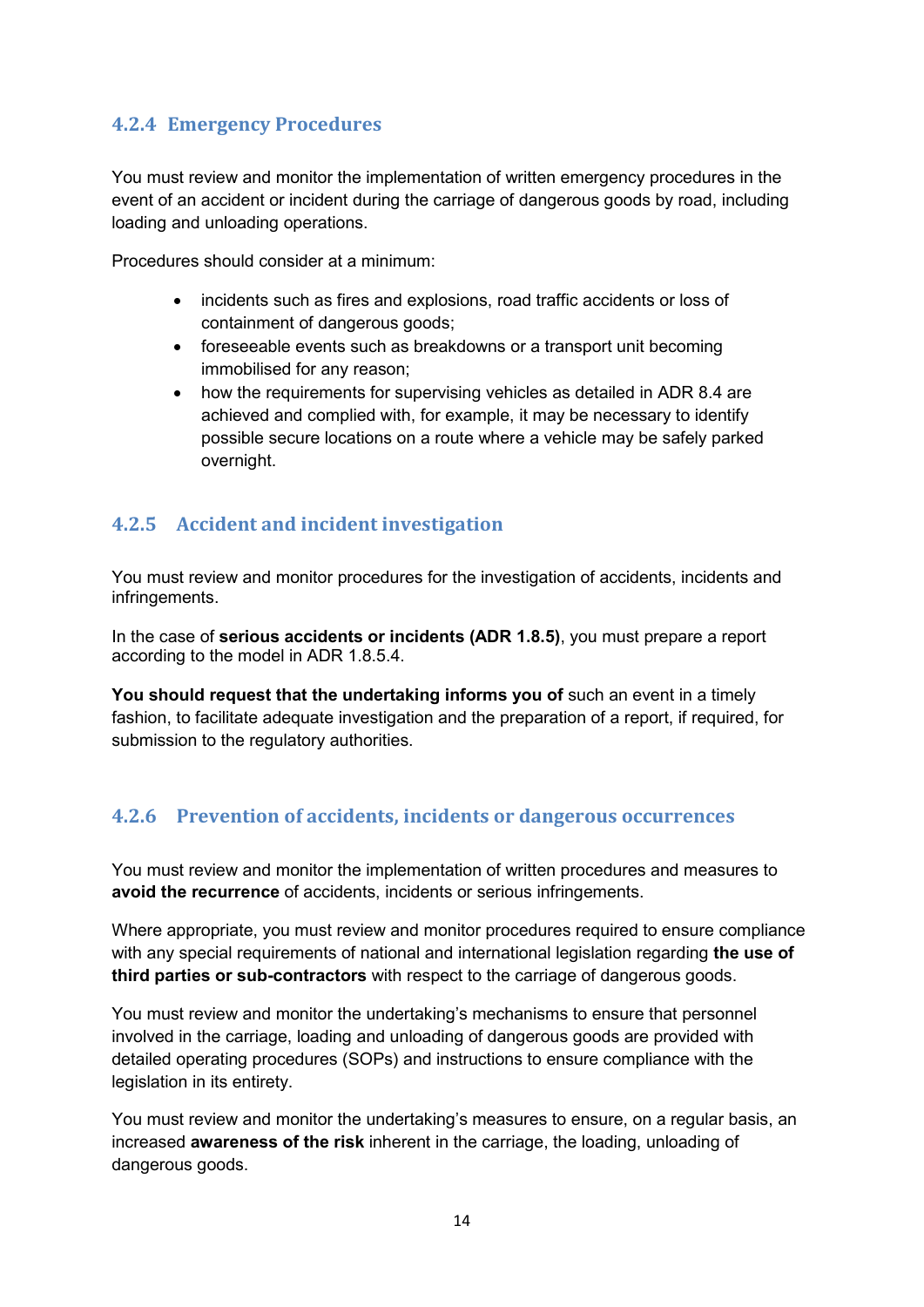You must review and monitor the implementation of measures designed to ensure compliance with the **duty of care** imposed by the legislation. This must address the various aspects of the carriage of dangerous goods, including:

- the loading and unloading of dangerous goods;
- the provision and maintenance of all necessary documentation;
- the marking, labelling and placarding of the vehicles, containers, tanks or packages as appropriate; and
- the provision and maintenance of all safety equipment.

You must review and monitor the written procedures to ensure that the loading, stowage, carriage and unloading of dangerous goods is in compliance with the **best practice guidelines**. It must be ensured that the loads do not shift, fall or lead to a loss of containment or put at risk other road users. Please refer to our [web pages](http://www.hsa.ie/eng/Your_Industry/ADR_-_Carriage_of_Dangerous_Goods_by_Road/Information_Guidance/ADR_Security_Guidelines/) for links to international guidelines on safe load securing.

Where appropriate, you must review and monitor the preparation of the **security plan** in accordance with **ADR 1.10.3** for dangerous goods designated as 'high consequence dangerous goods'.

## <span id="page-14-0"></span>**4.3 Preparation and provision of annual reports**

You must prepare an annual report (AR) on the activities of the undertaking. The AR must record in reasonable detail all activities in respect of the carriage of dangerous goods during the period in question.

A template of the minimum necessary information is provided in **Appendix 2.**

## <span id="page-14-1"></span>**4.3.1 Information in the annual report**

The template provides the minimum information that is required in an AR.

The AR should achieve the following objectives:

- Inform the management of the undertaking as to the standard of compliance achieved during the period, with the aim of identifying opportunities for improvement and to ensure compliance with their duty of care under national regulations and the ADR.
- Provide recommendations with respect to areas which need improvement or corrective action.
- Facilitate inspection and investigation by the regulatory authorities in the performance of their statutory duties in an efficient and effective manner. Records of ARs must be held by the undertaking for 5 years and be readily available for review by an inspector. Any supporting documentation must also be available.
- Provide details of the activities of the DGSA.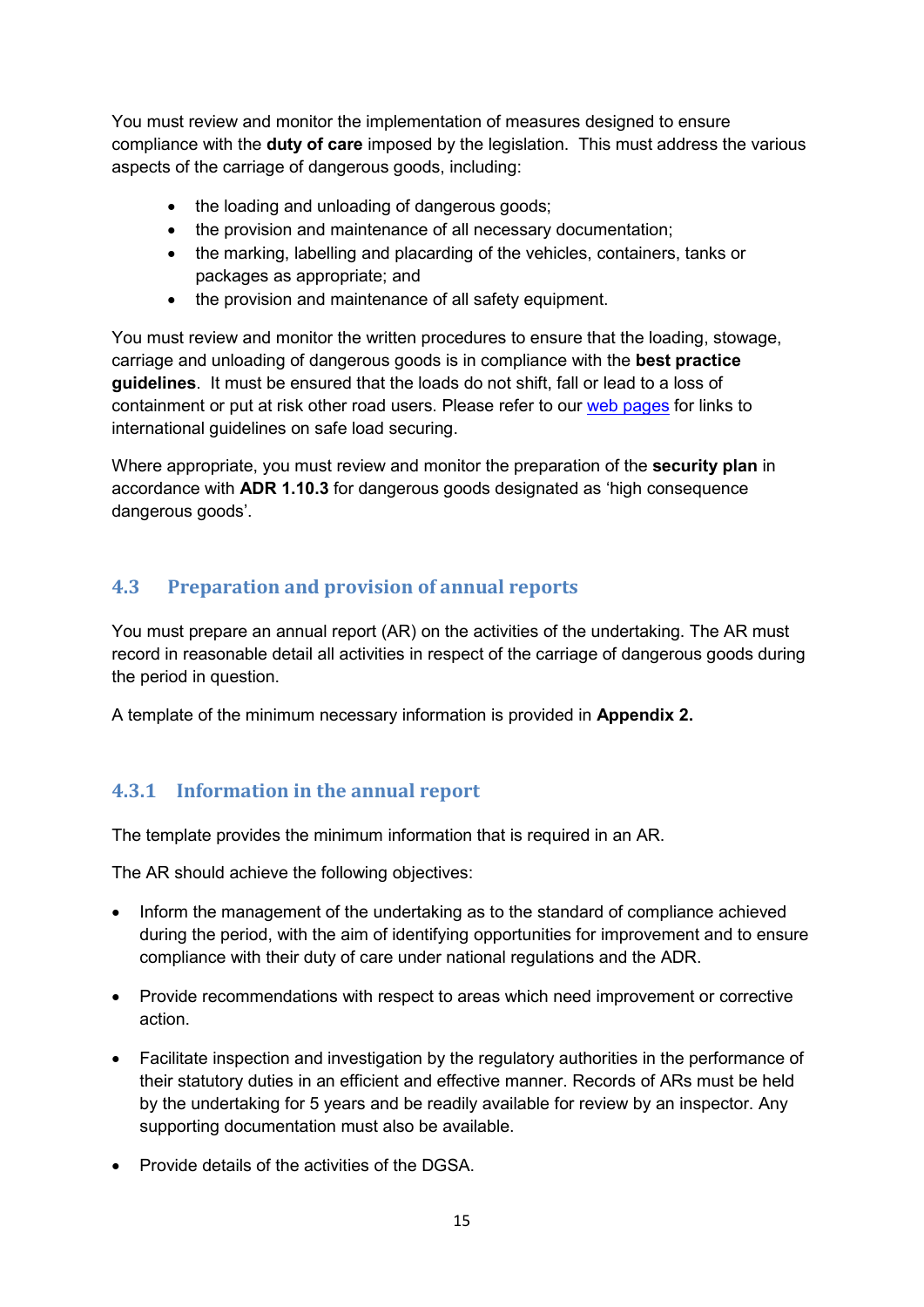• Detail the activities of the undertaking in its role as a participant under the provisions of the ADR. An undertaking may fulfil the role of several participants during the reporting period, and also may share some participant obligations with another undertaking.

While the use of the attached template is not mandatory, you may find it useful to ensure that you provide enough detail to achieve compliance.

It is critical to capture all the relevant detail in the report. Where an undertaking carries out spot checks, maintains checklists or carries out audits, the detail of these must be included in the report. It may be useful to use appendices for supporting data such as spreadsheets, tables or other required information. This will ensure that the report is reasonably concise and analyses the information.

## <span id="page-15-0"></span>**4.3.2 Provision of records for inspection**

The provision and maintenance of adequate records is a core part of the management of the carriage of dangerous goods by road.

Any information captured in the annual report must be supported by relevant records, such as vocational training certification (DGSAs and drivers), audit records and completed inspection checklists and these records must be readily available for inspection by inspectors of the regulatory authorities during normal working hours.

Where an undertaking operates multiple sites, records which are relevant to each specific site should be kept on location where possible, for example, site training records, audits and schedule of work identified by site audits. The AR itself may be held centrally as it is primarily for the company management but elements of it or documents referenced by it which are specific to a particular site should be available to management and staff on any given site. Records may be retained electronically. However, hard copies must be made available to an inspector on request.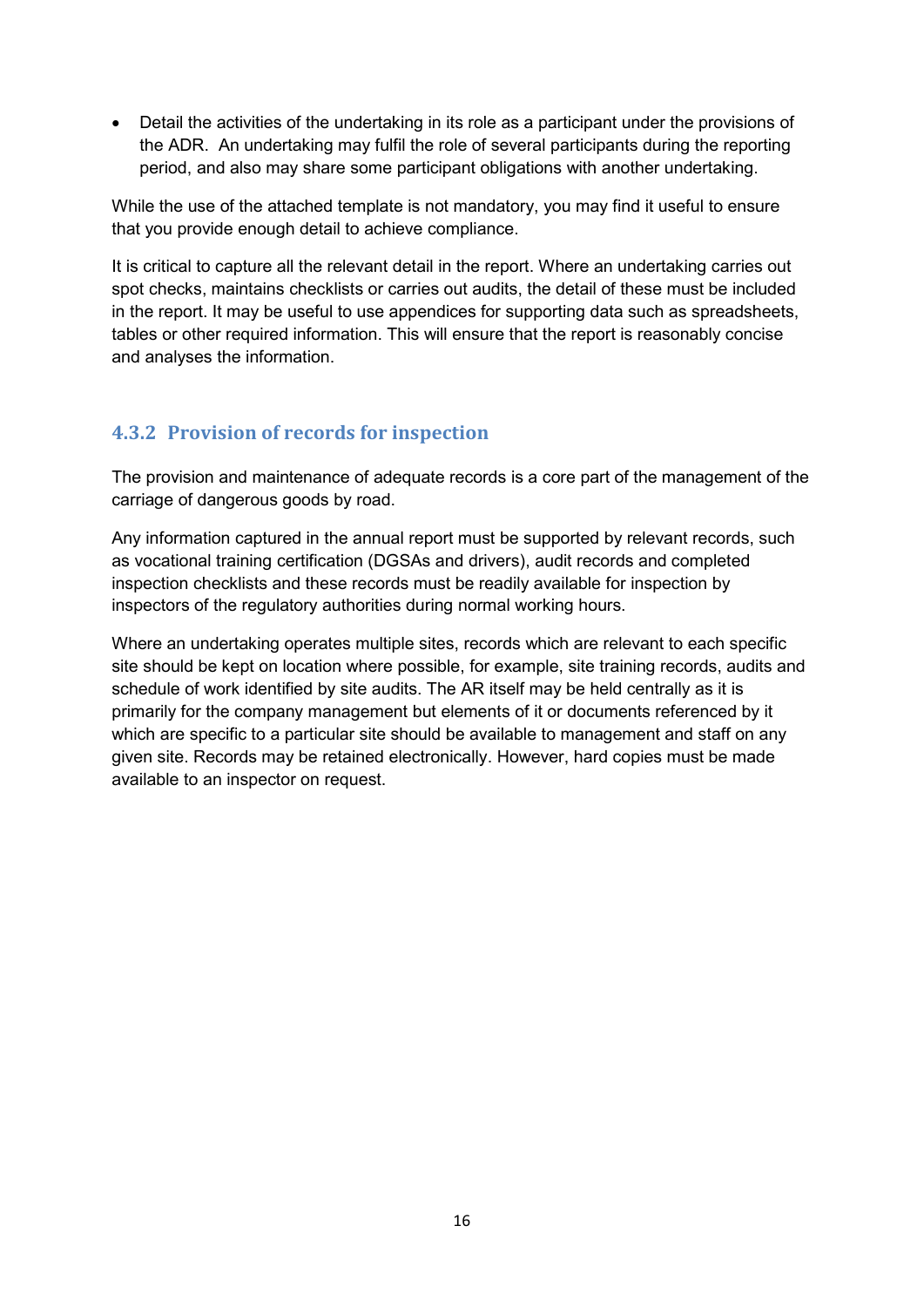# <span id="page-16-0"></span>**Appendix 1**

1.1.3.6.3 Where the dangerous goods carried in the transport unit belong to the same category, the maximum total quantity per transport unit is indicated in column (3) of the table below.

| <b>Transport</b> | <b>Substances or articles</b>                                                                                                                      | <b>Maximum total</b><br>quantity per |  |
|------------------|----------------------------------------------------------------------------------------------------------------------------------------------------|--------------------------------------|--|
| category         | packing group or classification code/group or UN No.                                                                                               | transport unit                       |  |
| (1)              | (2)                                                                                                                                                | (3)                                  |  |
| $\mathbf 0$      | 1.1A/1.1L/1.2L/1.3L and UN No. 0190<br>Class 1:                                                                                                    | $\mathbf 0$                          |  |
|                  | Class 3:<br><b>UN No. 3343</b>                                                                                                                     |                                      |  |
|                  | Class $4.2$ :<br>Substances belonging to packing group I                                                                                           |                                      |  |
|                  | Class 4.3:<br>UN Nos. 1183, 1242, 1295, 1340, 1390, 1403, 1928, 2813, 2965,<br>2968, 2988, 3129, 3130, 3131, 3134, 3148, 3396, 3398 and 3399       |                                      |  |
|                  | <b>Class 5.1:</b><br><b>UN No. 2426</b>                                                                                                            |                                      |  |
|                  | Class 6.1:<br>UN Nos. 1051, 1600, 1613, 1614, 2312, 3250 and 3294                                                                                  |                                      |  |
|                  | Class 6.2:<br>UN Nos. 2814 and 2900                                                                                                                |                                      |  |
|                  | Class 7:<br>UN Nos. 2912 to 2919, 2977, 2978 and 3321 to 3333                                                                                      |                                      |  |
|                  | Class 8:<br>UN No. 2215 (MALEIC ANHYDRIDE, MOLTEN)                                                                                                 |                                      |  |
|                  | Class 9:<br>UN Nos. 2315, 3151, 3152 and 3432 and articles containing such<br>substances or mixtures                                               |                                      |  |
|                  | and empty uncleaned packagings, except those classified under UN No. 2908,<br>having contained substances classified in this transport category.   |                                      |  |
| $\mathbf{1}$     | Substances and articles belonging to packing group I and not classified in<br>transport category 0                                                 | 20                                   |  |
|                  | and substances and articles of the following classes:<br>1.1B to 1.1J <sup>a</sup> /1.2B to 1.2J/1.3C/1.3G/1.3H/1.3J/1.5D <sup>a</sup><br>Class 1: |                                      |  |
|                  | groups T, TC $^a$ , TO, TF, TOC $^a$ and TFC<br>Class 2:                                                                                           |                                      |  |
|                  | aerosols: groups C, CO, FC, T, TF, TC, TO, TFC and TOC                                                                                             |                                      |  |
|                  | chemicals under pressure: UN Nos. 3502, 3503, 3504 and 3505                                                                                        |                                      |  |
|                  | Class 4.1:<br>UN Nos. 3221 to 3224, 3231 to 3240, 3533 and 3534                                                                                    |                                      |  |
|                  | <b>Class 5.2:</b><br>UN Nos. 3101 to 3104 and 3111 to 3120                                                                                         |                                      |  |
| $\overline{2}$   | Substances belonging to packing group II and not classified in transport<br>categories 0, 1 or 4                                                   | 333                                  |  |
|                  | and substances and articles of the following classes:<br>1.4B to 1.4G and 1.6N<br>Class 1:                                                         |                                      |  |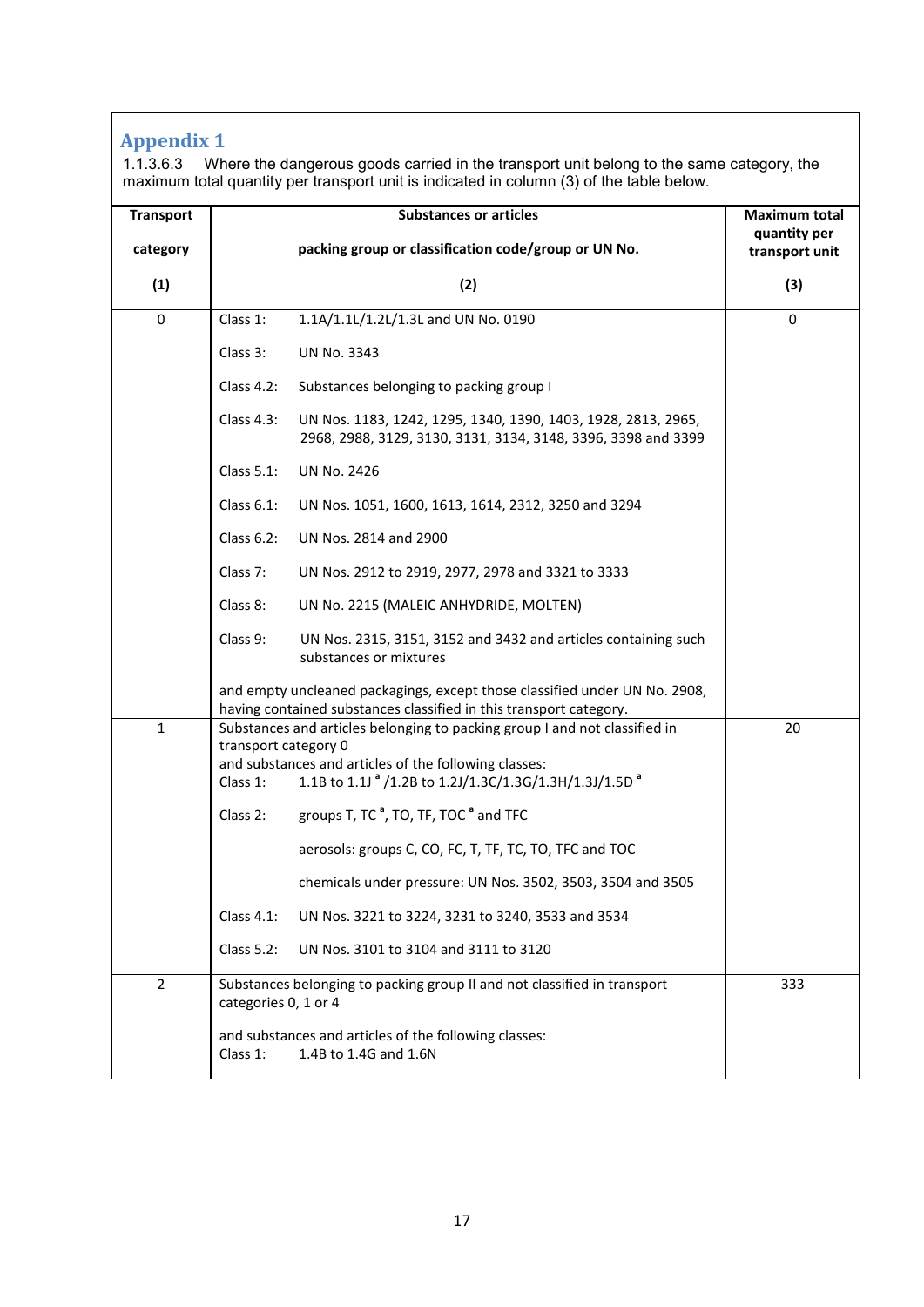|                | Class 2:                              | group F                                                                                                                  |           |
|----------------|---------------------------------------|--------------------------------------------------------------------------------------------------------------------------|-----------|
|                |                                       | aerosols: group F                                                                                                        |           |
|                | chemicals under pressure: UN No. 3501 |                                                                                                                          |           |
|                | Class $4.1$ :                         | UN Nos. 3225 to 3230, 3531 and 3532                                                                                      |           |
|                | Class $4.3$ :                         | <b>UN Nos. 3292</b>                                                                                                      |           |
|                | Class $5.1$ :                         | <b>UN Nos. 3356</b>                                                                                                      |           |
|                | Class $5.2$ :                         | UN Nos. 3105 to 3110                                                                                                     |           |
|                | Class $6.1$ :                         | UN Nos. 1700, 2016 and 2017                                                                                              |           |
|                |                                       | and substances belonging to packing group III                                                                            |           |
|                | Class 9:                              | UN No. 3090, 3091, 3245, 3480 and 3481                                                                                   |           |
| $\overline{3}$ |                                       | Substances belonging to packing group III and not classified in transport                                                | 1 0 0 0   |
|                | categories 0, 2 or 4                  | and substances and articles of the following classes:                                                                    |           |
|                | Class 2:                              | groups A and O                                                                                                           |           |
|                |                                       | aerosols: groups A and O                                                                                                 |           |
|                |                                       | chemicals under pressure: UN No. 3500                                                                                    |           |
|                | Class 3:                              | <b>UN No. 3473</b>                                                                                                       |           |
|                | Class $4.3$ :                         | <b>UN No. 3476</b>                                                                                                       |           |
|                | Class 8:                              | UN Nos. 2794, 2795, 2800, 3028, 3477 and 3506                                                                            |           |
|                | Class 9:                              | UN Nos. 2990 and 3072                                                                                                    |           |
| 4              | Class 1:                              | 1.4S                                                                                                                     | unlimited |
|                | Class 4.1:                            | UN Nos. 1331, 1345, 1944, 1945, 2254 and 2623                                                                            |           |
|                | <b>Class 4.2:</b>                     | UN Nos. 1361 and 1362 packing group III                                                                                  |           |
|                | Class 7:                              | UN Nos. 2908 to 2911                                                                                                     |           |
|                | Class 9:                              | UN Nos. 3268, 3499, 3508 and 3509                                                                                        |           |
|                |                                       | and empty, uncleaned packagings having contained dangerous goods, except<br>for those classified in transport category 0 |           |

<sup>a</sup> *For UN Nos. 0081, 0082, 0084, 0241, 0331, 0332, 0482, 1005 and 1017, the total maximum quantity per transport unit shall be 50 kg.*

**Note**: this table is a reproduction of the table in 1.1.3.6.3 of the 2017 edition of the ADR. Please refer to 1.1.3.6.3 of the current version of the ADR available from **UNECE** if you need to establish the transport category of newly classified dangerous goods.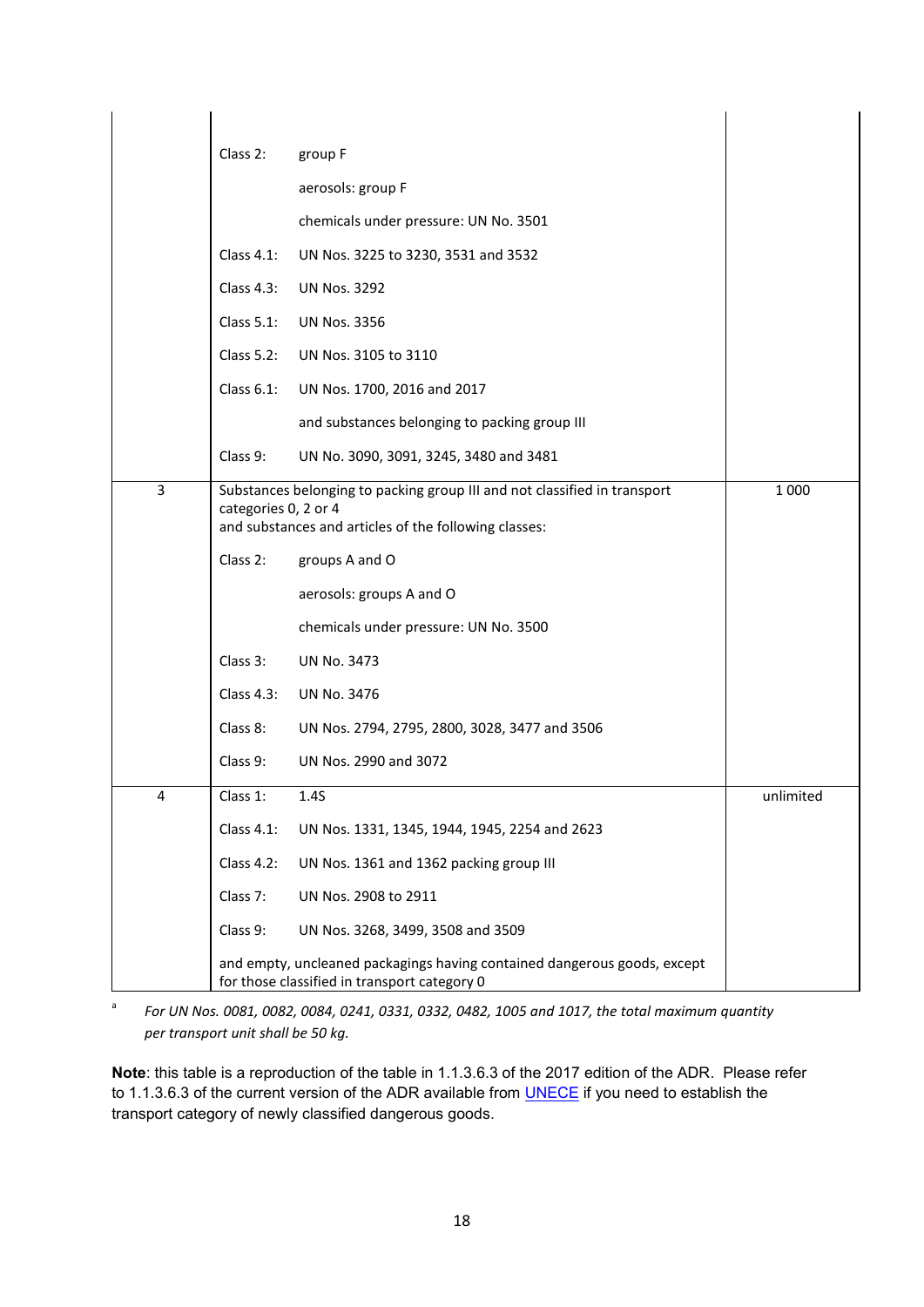## <span id="page-18-0"></span>**Appendix 2 DGSA Annual Report - Template**

#### 1. Company

| Name:                      |                     |  |
|----------------------------|---------------------|--|
|                            |                     |  |
|                            |                     |  |
| Address:                   |                     |  |
|                            |                     |  |
|                            |                     |  |
| Contact:                   | Position: [Manager] |  |
|                            |                     |  |
|                            |                     |  |
| <b>Phone Numbers:</b>      | Mobile:             |  |
|                            |                     |  |
|                            |                     |  |
| email:                     | Fax:                |  |
|                            |                     |  |
| <b>Nature of Business:</b> |                     |  |
|                            |                     |  |
|                            |                     |  |

#### 2. DGSA

| Name:                | Date of Appointment: |
|----------------------|----------------------|
| <b>Phone Number:</b> | Certificate Number:  |
| Mobile Number:       | <b>Expiry Date:</b>  |
| email:               | Mode/Classes:        |

#### 3. Report

| Period: Indicate period covered by the report for example, 01/01/2018 to 31/12/2018 |  |
|-------------------------------------------------------------------------------------|--|
| Copied to: List the names and positions of all recipients                           |  |

Additional Documentation: List associated documents/ appendices.

#### 4. Dangerous Goods

Provide details of all dangerous goods carried/consigned in the last 12 months, including quantity and class. A spreadsheet as an appendix could be used and referenced here.

#### 5. Packaging Types

Provide details of packaging types used and confirmation of suitability (for example, UN approvals, certificates of conformity)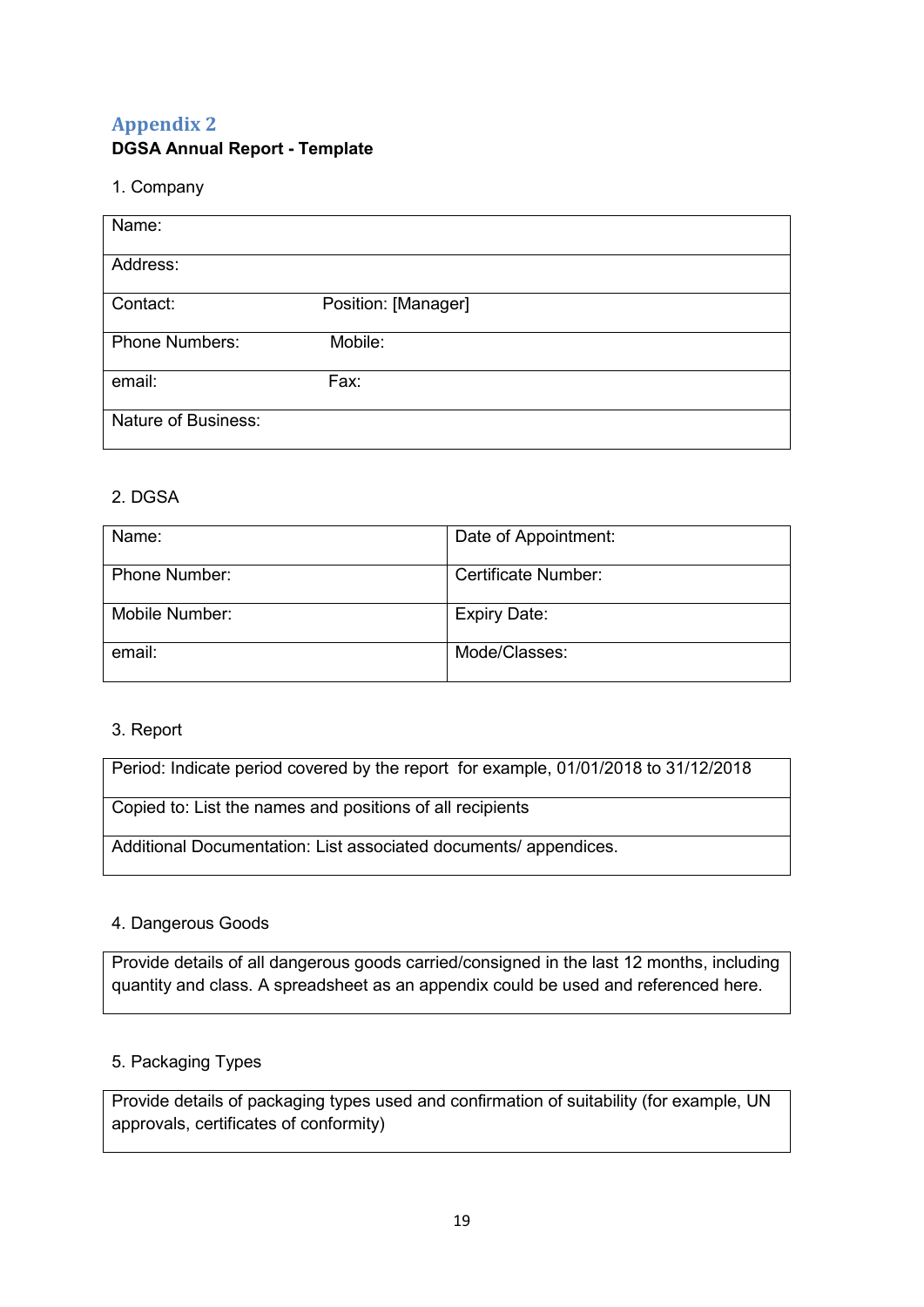#### 6. Tanks/Tankers

Give details of the tank/tanker types managed/operated. Provide details of periodic inspections and leakprofness tests carried out over the last 12 months. Indicate expiry dates for all other tanks/tankers. A suitable table could be used, see example below.

| Ref No. | Tank Type and<br><b>Tank Code</b> | <b>Expiry Date:</b><br>periodic inspections | <b>Expiry</b><br>Date:Intermediate/<br>leakproofness<br>tests | Comments |
|---------|-----------------------------------|---------------------------------------------|---------------------------------------------------------------|----------|
|         |                                   |                                             |                                                               |          |
|         |                                   |                                             |                                                               |          |
|         |                                   |                                             |                                                               |          |

#### 7. Fleet Details

Provide details of company vehicles used to transport dangerous goods.

| Ref<br>No. | Registration<br>Number | <b>Expiry Date:</b><br>DoE Test | Expiry Date:<br><b>ADR Vehicle</b><br>Approval | Comments |
|------------|------------------------|---------------------------------|------------------------------------------------|----------|
|            |                        |                                 |                                                |          |
|            |                        |                                 |                                                |          |
|            |                        |                                 |                                                |          |

#### 8. Audits

Provide details of audits carried out. Indicate deficiencies and recommendations arising from these audits during the period of the report.

#### 9. Accidents

Provide details of accidents or incidents involving dangerous goods and, where relevant, incidents of the type mentioned in ADR 1.8.5 that occurred in the past 12 months.